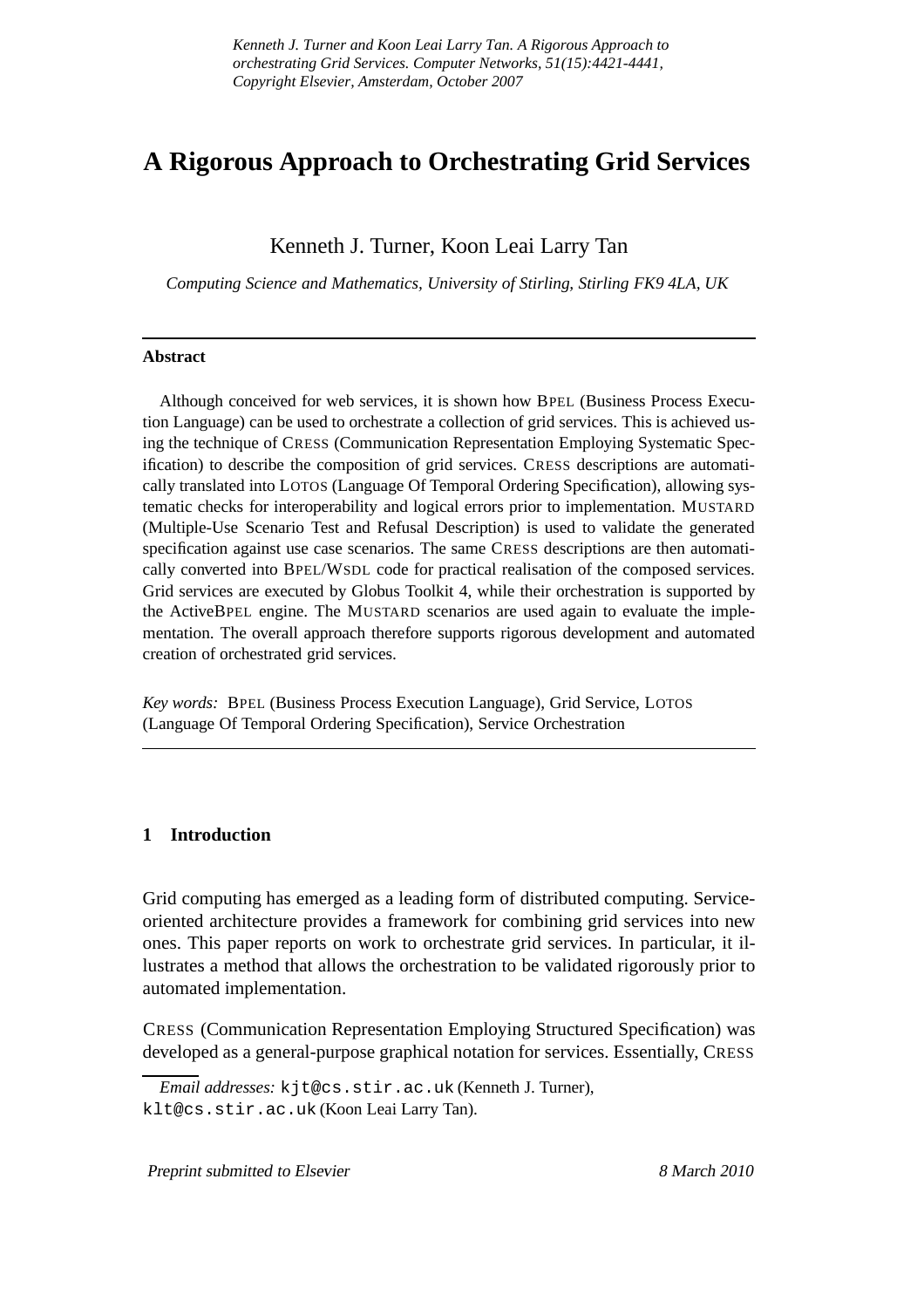describes the flow of actions in a service. It thus lends itself to describing flows that combine grid services. CRESS has been used to specify and analyse services from the Intelligent Network [23], Internet Telephony [24], Interactive Voice Response [25], Call Processing, and web services [26]. In a new development, CRESS has now been extended to grid services. Since grid services are similar to web services, but certainly not the same, this paper focuses on the advances that have been necessary for grid computing. The differences between web and grid computing are discussed in section 2.1.

Service descriptions in CRESS are graphical and accessible to non-specialists. A major advantage of CRESS descriptions is that they are automatically translated into formal languages for analysis, as well as into implementation languages for deployment. CRESS offers benefits of comprehensibility, portability, rigorous analysis and automated implementation.

Grid computing has been enthusiastically adopted by many disciplines. Early uses were in the physical sciences (e.g. particle physics, astrophysics). However, grid computing has rapidly spread into other areas such as the life sciences (e.g. bioinformatics, genomics), engineering (e.g. electronics, photonics), the earth sciences (e.g. environmental science, geoscience), and medicine (e.g. pharmacology, medical imaging).

Grid computing has now moved beyond scientific disciplines into 'softer' areas such as the arts, business, economics and the humanities. As a concrete illustration of this, the paper uses an example that is taken from occupational data analysis in the field of social science. Social scientists often work with large datasets such as surveys that are evaluated with respect to occupational trends. There is a lack of good technical means for accessing and manipulating such datasets in a distributed manner. Grid services offer many advantages for this, but a rigorous approach is desirable.

#### **2 Background**

The work reported here draws on a number of different technical areas. This section provides some background information for the general reader.

### *2.1 Grid Computing*

Grid computing is named by analogy with the electrical power grid. Just as power stations are linked into a universal electrical supply, so computational resources can be linked into a computing grid. Distributed computing is hardly a new area.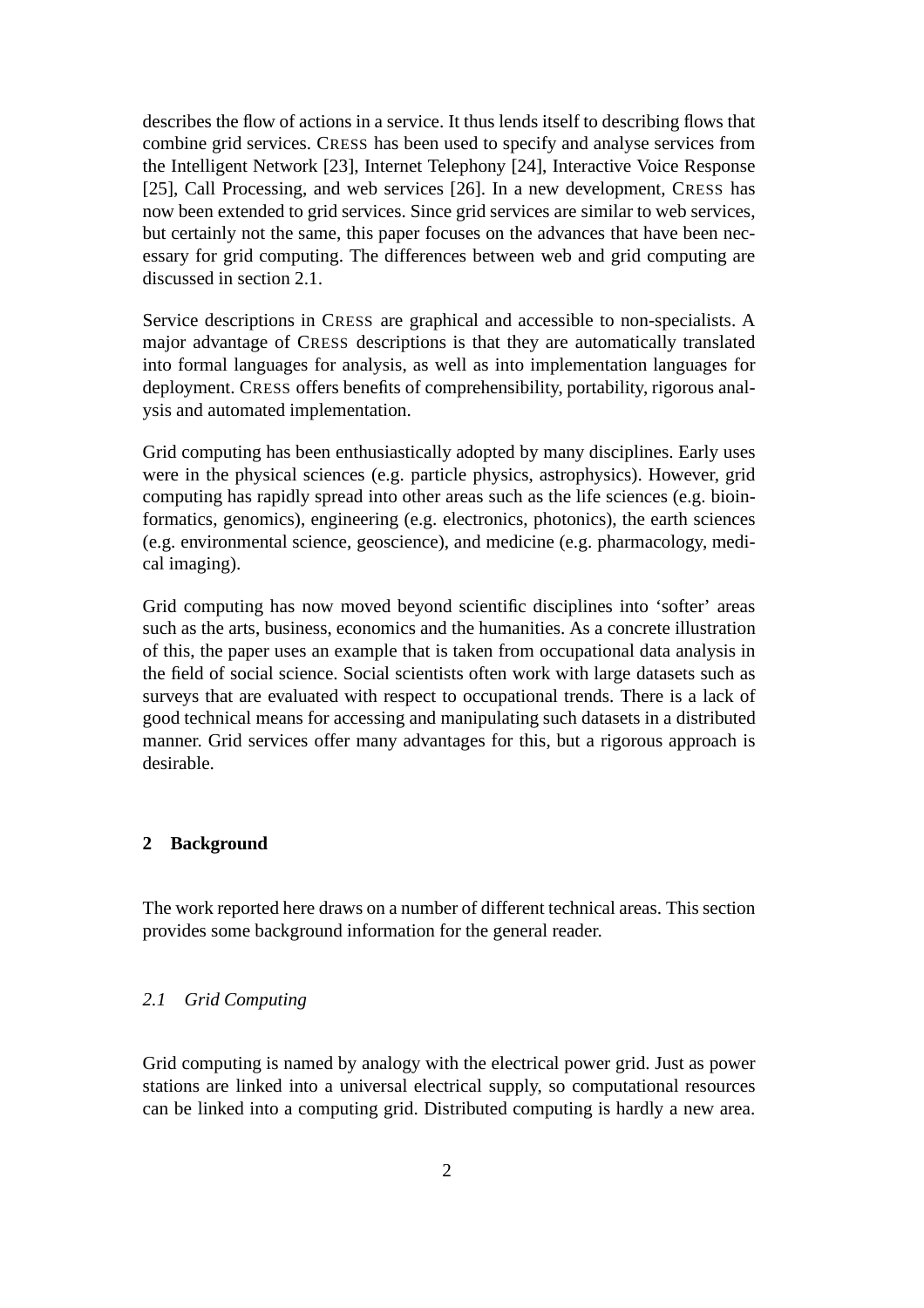But the architecture and software technologies behind the grid have captured the attention of those who perform large-scale computing, e.g. those who work in the sciences. Grid computing offers a number of distinctive advantages that include:

- support for virtual organisations that transcend conventional boundaries, and may come together only for a particular task
- portals that provide ready access to grid-enabled resources
- single sign-on, whereby an authenticated user can make use of distributed resources such as data repositories or computational servers
- security, including flexible mechanisms for delegating credentials to third parties to act on behalf of the user
- distributed and parallel computing.

Open standards for the grid are being created by the GGF (Global Grid Forum, *www.gridforum.org*) and the OGF (Open Grid Forum, *www.ogf.org*). Grid services are governed by OGSA (Open Grid Services Architecture [10]).

Grid applications often make themselves available via services that are comparable to web services – another area of vigorous development. For a time, grid services and web services were not fully compatible. The major issue was the need for stateful services that have persistent state. A grid-specific solution to this was developed initially, but this was clearly something that web services could also benefit from.

Web and grid developers therefore cooperated on a solution that exploited existing web service standards but met the needs of grid computing for resource separation. A harmonised solution was defined by WSRF (Web Services Resource Framework [11]). This is a collection of interrelated standards such as WS-Resource and WS-ResourceProperties. WSRF is implemented by several toolsets, including Globus Toolkit version 4 (GT4 [22], *www.globus.org*) that is widely used in grid computing.

With WSRF, web and grid services now share a common technical basis. However, web services have a more commercial focus while grid services have a more scientific focus. As a result, different sets of supporting facilities are provided. OGSA provides a rich superstructure of facilities that include security and authorisation, job management and scheduling, data abstraction and indexing, and data access and transfer. The work reported in this paper focuses on the basic concepts of grid services and their orchestration. It does not address these higher-level facilities.

### *2.2 Service Orchestration*

This paper emphasises the *composition* of grid services, not the description of *isolated* grid services. Composing services has attracted considerable industrial interest. This is achieved by defining a *business process* that captures the logic of how the individual services are combined. The term *orchestration* is also used for this.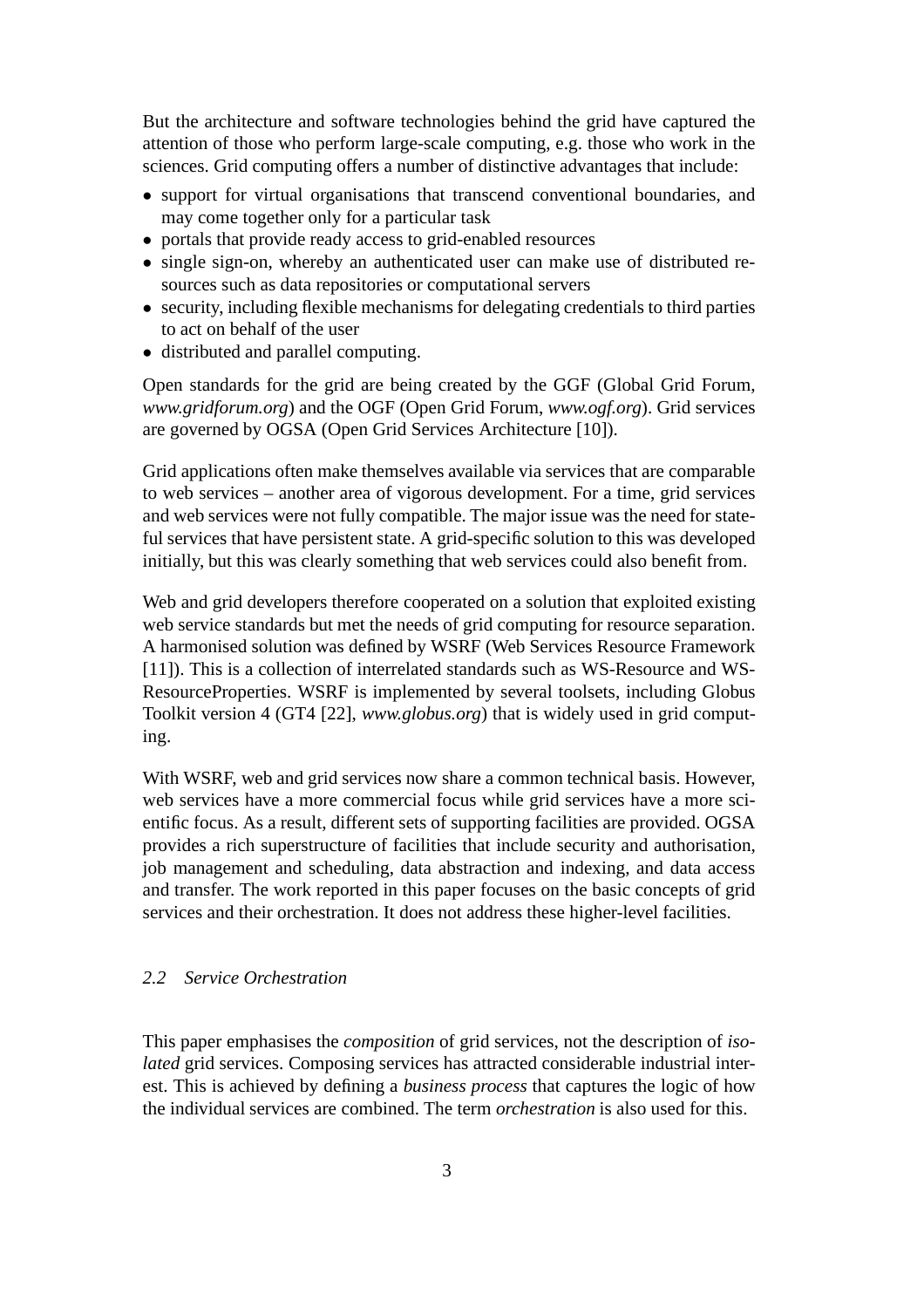Historically, competing solutions were developed for orchestrating services. A major advance was the multi-company specification for BPEL4WS (Business Process Execution Language for Web Services [1]), which is being standardised as WS-BPEL (Web Services Business Process Execution Language [2]). BPEL is now well established as a way of composing web services. However, its use for composing grid services has received only limited attention.

Orchestration defines the logic for combining a number of separate partner services. A nice feature of the approach is that the composition is a service in its own right. BPEL was originally defined for web services, and is currently unaware of the special characteristics of grid services. For example, resource and security aspects of grid services are not recognised. As a widely adopted standard, BPEL is nonetheless likely to find increasing use for orchestrating grid services. The work reported here demonstrates its potential.

To avoid the reader having to be expert in BPEL and WSDL, only a high-level description is given in this paper. However, the CRESS representation of orchestration is intentionally similar to BPEL. This allows a service designer to make use of CRESS with minimal training.

## *2.3 Occupational Analysis*

Many forms of social analysis use occupation as a significant factor. For example, Governments are interested in questions like the following. Is the number of school teachers rising? How well are doctors being paid compared to firefighters? Is the gender imbalance in computing being addressed? Are better paid people moving to rural areas?

Social scientists make wide use of aggregate occupational information databases that contain summary data on particular occupational positions. Many approaches are used, for example alternative taxonomies for occupations. However the distribution and use of such classifications is rather limited in social science [16]. Aggregate occupational information datasets are often just published via web pages with informal instructions. The datasets are seldom annotated with metadata about their structure and provenance. They are seldom available via repositories, which inhibits their use by a wider community.

Social scientists often wish to link aggregate occupational information with microsocial survey datasets. The latter may be very large, and subject to strict controls on access. Moreover their analysis through statistical models is often computationally intensive. Although occupation is an important measure in many social science analyses, social scientists rarely obtain the benefits of effective resource sharing. This applies to aggregate occupational information, and also to analysis of microsocial data using occupations. The overall result is that it is often difficult for social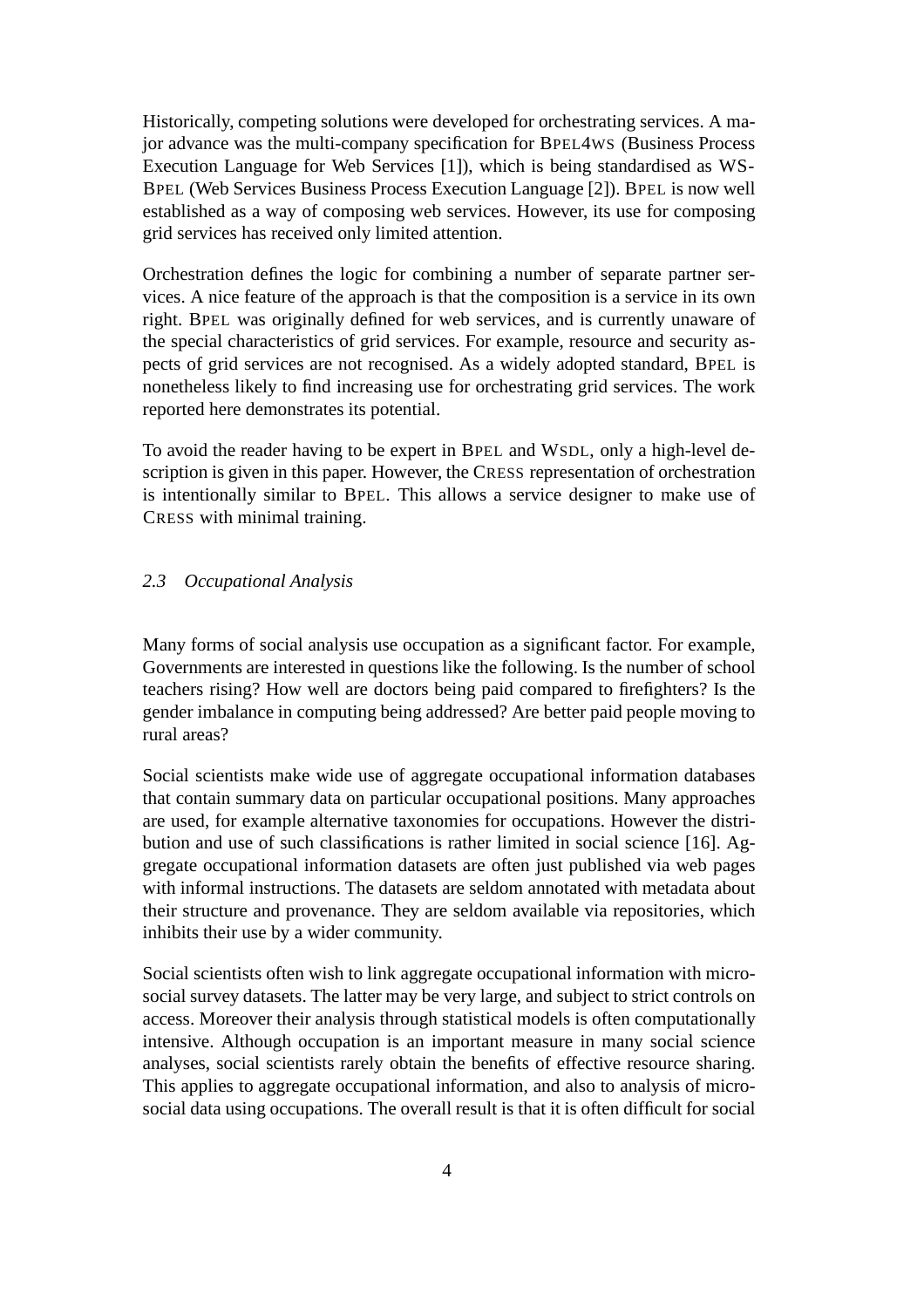scientists to collaborate. This is unfortunate because many advantages could be obtained by effective sharing of data and computing resources.

The authors are working on the GEODE project (Grid-Enabled Occupational Data Environment, *www.geode.stir.ac.uk*). The premise of this project is that grid computing is an effective solution to many of the problems faced by social scientists in using occupational data. GEODE has been the source of the research challenges addressed in this paper. Occupationally-related services are therefore used here for illustration.

## *2.4 LOTOS*

LOTOS (Language Of Temporal Ordering Specification [13]) was standardised for the specification of communications systems. It is, however, a general-purpose language that has been used in other applications such as conformance testing, embedded systems, hardware design, and safety-critical systems. LOTOS uses a process algebra to specify behaviour, and algebraic data types to specify data.

To avoid the reader having to be expert in LOTOS, only the high-level structure of generated specifications is given in this paper. A data type and its associated operations are specified by a *type*. Behaviour is described by a *process*. LOTOS processes are parameterised by *gates* at which communication takes place. Typically, behaviour is specified in a modular fashion as the composition of a number of processes. Process may synchronise on specified gates, or may be interleaved (i.e. operate independently in parallel). The whole specification has a top-level *behaviour*.

## *2.5 CRESS*

CRESS is extensible, with plug-in modules for each application domain and each target language. Although support for web services had already been developed, it has been necessary to extend this significantly for use with grid services. In addition, grid services have specialised characteristics that require corresponding support in CRESS:

- A wider range of data types is now supported, including arrays and arbitrarily nested structured types. Specialised types have been added for dealing with grid services, such as certificates and endpoint references.
- Additional BPEL-compatible constructs have been included to make grid service orchestration more convenient.
- Support has been introduced for external partners shared amongst a number of services. Special treatment is needed to merge their descriptions from different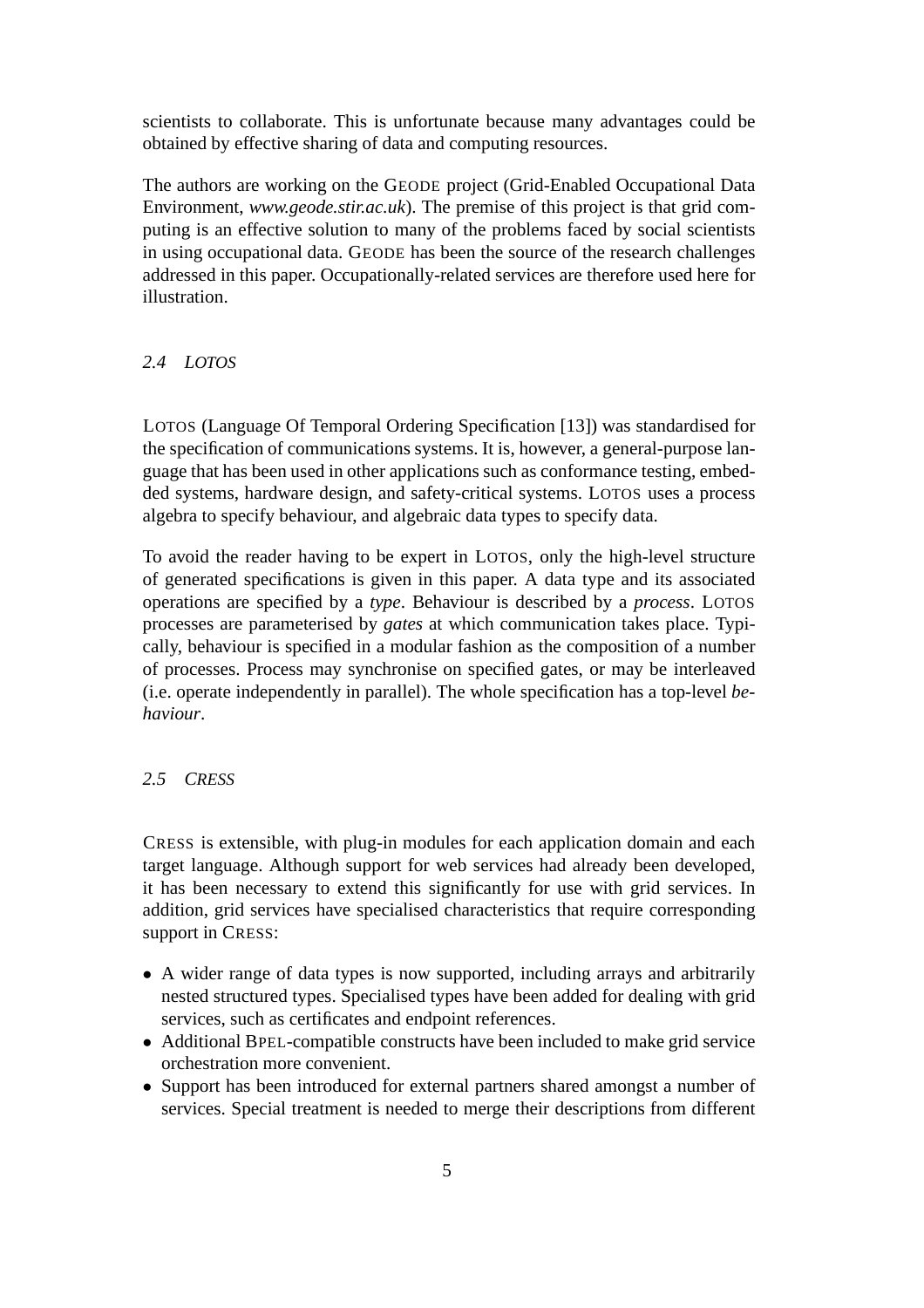

Fig. 1. A Rigorous Approach to Composing Grid Services (from [28])

services.

- External partners may need to communicate with other partners not visible to the orchestrating process. Support has been created for such 'phantom partners'.
- CRESS now has support for declaring and translating grid service resources.

As illustrated in figure 1, CRESS offers a formally-based approach for orchestrating grid services. In the context of grid computing, the steps in development are as follows:

- The desired composition of grid services is first described using CRESS. This gives a high-level overview of the service interrelationships. Because the description is graphical, it is relatively accessible even to non-specialists.
- The CRESS descriptions are then automatically translated into a formal language. In general, CRESS supports two formal approaches that have been standardised for communications systems: LOTOS and SDL (Specification and Description Language [15]), though only LOTOS is used in this paper. Obtaining a formal specification of a composite grid service is useful in its own right: it gives precise meaning to the services and their combination.
- Although CRESS creates an outline formal specification for each partner service, this defines just its interface. This is sufficient to check basic properties such as interoperability. However for a fuller check of functionality, a more realistic specification must be written manually for each partner. The automatically generated interface helps to avoid simple but common misunderstandings. The automated specification allows a rigorous analysis to be performed prior to implementation.
- A competent designer can be expected to produce a satisfactory service implementation. However, *combining* services often leads to unexpected problems. The services may not have been designed to work together, and may not interoperate properly. The issues may range from the coarse (e.g. a disagreement over the interface) to the subtle (e.g. interference due to resource competition). This is akin to the feature interaction problem in telephony, whereby independently designed features may conflict with each other. CRESS supports the rigorous evaluation of composite services. Problems may need to be corrected in either the CRESS descriptions or in the partner specifications. Several iterations may be required before the designer is satisfied that the composite grid service meets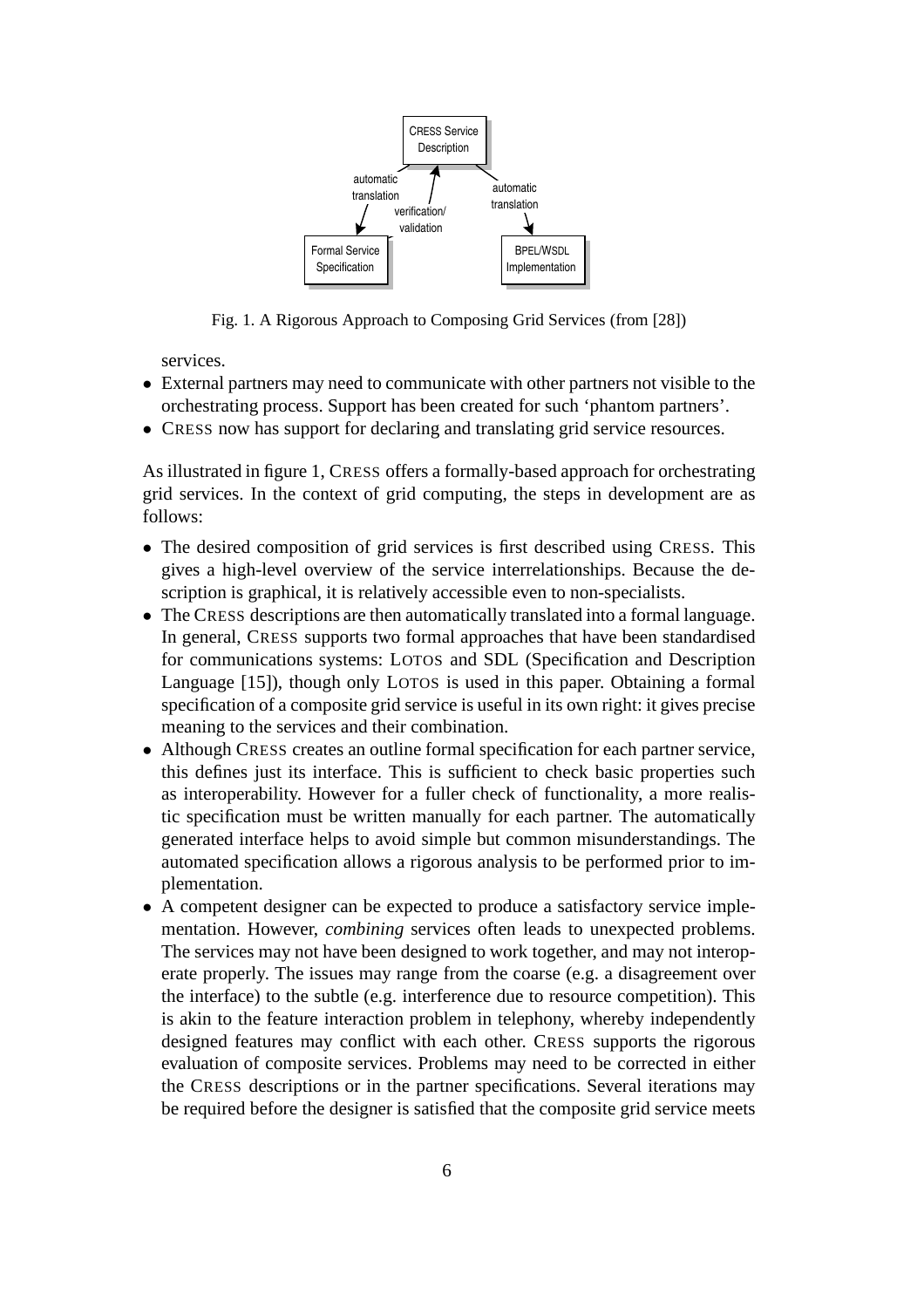its requirements.

• The CRESS description is then automatically translated into an implementation. The interface to each service is defined by the generated WSDL (Web Services Description Language [31]). The orchestration of partner services is defined by the generated BPEL. The partner implementations must be created independently, using their formal specifications as a guide. Finally, the scenarios used to validate the specification can be re-used to check the implementation.

Translating grid service orchestration is completely different for LOTOS and for BPEL/WSDL. The CRESS toolset has a common front-end but separate back-end compilers. In theory, a properly validated and verified specification should lead to a dependable implementation. However, practical issues such as performance might require the implementation to be tuned.

#### *2.6 Relationship to Other Work*

A number of techniques have been developed for formalising *web* services. Most approaches use finite state methods or process algebras.

As an example of finite state methods for web services, [12] gives a timed semantics for XLANG that allows web services to be checked for interoperability, and also to be implemented via transition systems. LTSA-WS (Labelled Transition System Analyzer for Web Services [9]) is a well-developed approach that allows composed web services to be described in a BPEL-like manner. Service compositions and workflow descriptions are automatically checked for safety and liveness properties. LTSA-WS models activities between a business process and its partners. It defines a translation of BPEL4WS to FSP (Finite State Processes) that is then used for verification and validation. In contrast, CRESS uses a higher-level representation for automatic generation of a formal specification (LOTOS) and of a deployable implementation (BPEL, WSDL). CRESS is also a multi-purpose approach that works with many different kinds of services and with different target languages.

[8] describes an elaboration of the original LTSA-WS work. Service compositions and workflow descriptions are described using MSCs (Message Sequence Charts [14]). These are synthesised into state transition systems and verified for safety and liveness properties. Service implementations specified with BPEL4WS are used to generate a second behavioural model (also a transition system) which is analysed in comparison to the MSC model. CRESS differs in using a more abstract and language-independent notation for services of any variety. CRESS also automatically integrates the specifications and implementations of partner services.

As an example of process algebraic methods for web services, automated translation between BPEL and LOTOS has been developed [5,7]. This has been used to specify, analyse and implement a stock management system and also negotiation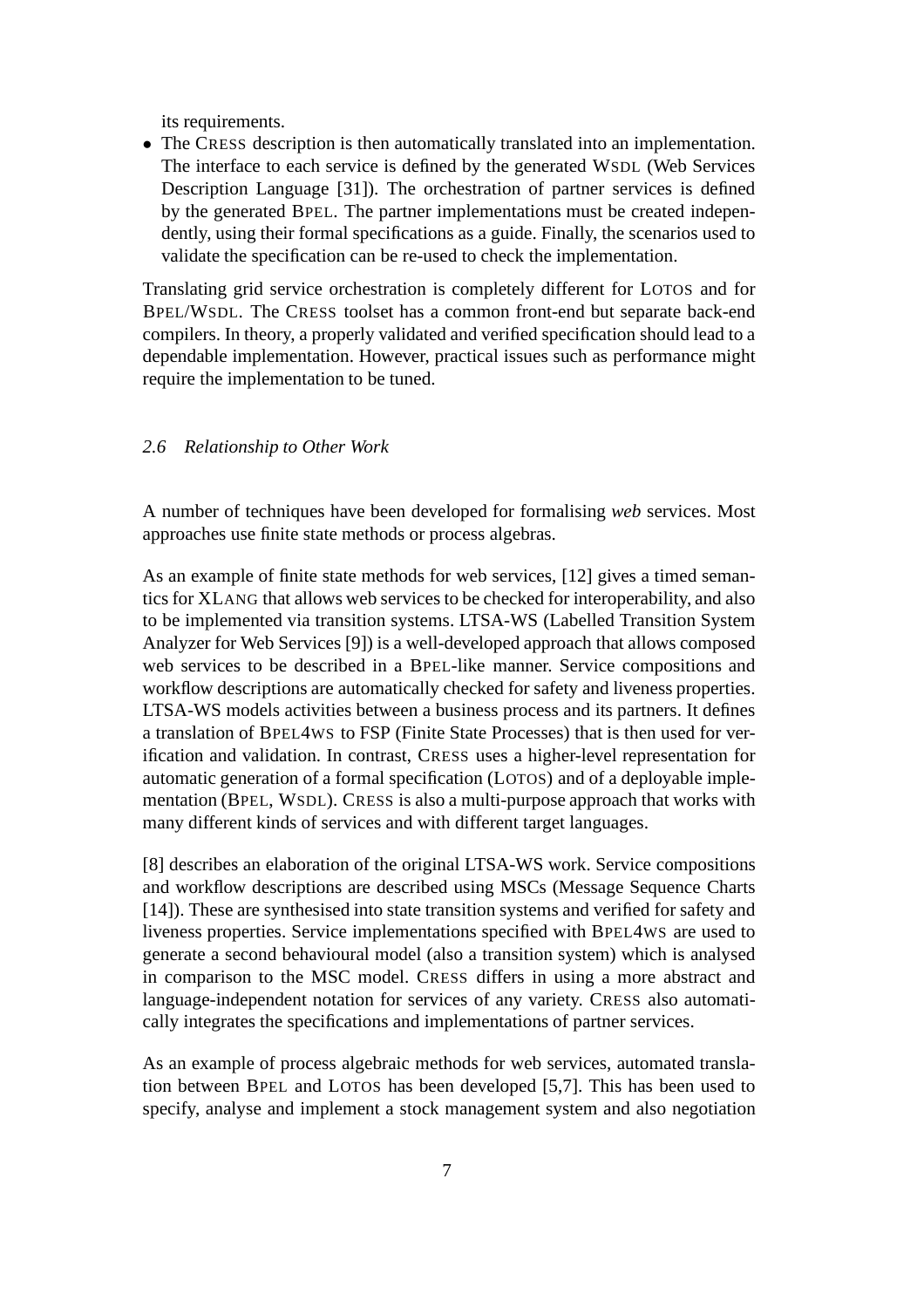through web services. CRESS differs from this work in using more abstract descriptions that are translated into BPEL and LOTOS. CRESS descriptions are languageindependent, and can thus be used to create specifications in other formal languages (e.g. SDL). CRESS also offers a graphical notation that is more comprehensible to the non-specialist. This is important since service development often involves business and marketing staff as well as technical experts.

Orchestration of web services has been well received in industry. Scientific workflow modelling has also been studied by a number of research projects. The MyGrid project has prepared an overview of these (*http://phoebus.cs.man.ac.uk/twiki/bin/ view/Mygrid*). Only some of the better known workflow languages are mentioned below.

JOpera [19] was conceived mainly for orchestrating web services, though its applicability for grid services has also been investigated. JOpera claims greater flexibility and convenience than BPEL. Taverna [18] was also developed for web services, particularly for coordinating workflows in bioinformatics research. The underlying language SCUFL (Simple Conceptual Unified Flow Language) is intended to be multi-purpose, including applications in grid computing. A philosophical difference is that CRESS focuses on use of standards like BPEL rather than research languages.

[6] describes support for BPEL being undertaken for the OMII (Open Middleware Infrastructure Institute). Like the present work, this is also investigating the feasibility of using BPEL to orchestrate grid services. Support has been developed for the modelling, enactment and monitoring of business and scientific workflows. A plug-in for the ECLIPSE IDE provides design tools for workflow definition and system configuration. The OMII-BPEL environment incorporates a customised version of ActiveBPEL to address the needs of large-scale scientific workflows. In terms of implementation capability, this work has similar coverage to CRESS but has been applied to much larger problems. However, CRESS aims at a higher-level description of service composition and is not exclusively focused on grid services. In addition, CRESS offers the advantage that formal analysis of workflows can be performed using the same service descriptions that define the implementation. Unlike CRESS, OMII-BPEL does not appear to deal with WS-Addressing (Web Services Addressing [32]) for binding to grid service resources.

Formal methods have seen little use for composing *grid* services. [33] uses picalculus to define composition signatures for grid services. This allows precise models to be developed of grid service compositions – particularly of concurrency aspects. CRESS similarly supports formal specification of grid service orchestration, but the specifications are automatically generated and the focus is on standardised orchestration mechanisms. An interesting technical point is whether process mobility (in the sense of the pi-calculus) needs to be supported. From a careful study of BPEL, the authors concluded that this capability is not required. LOTOS is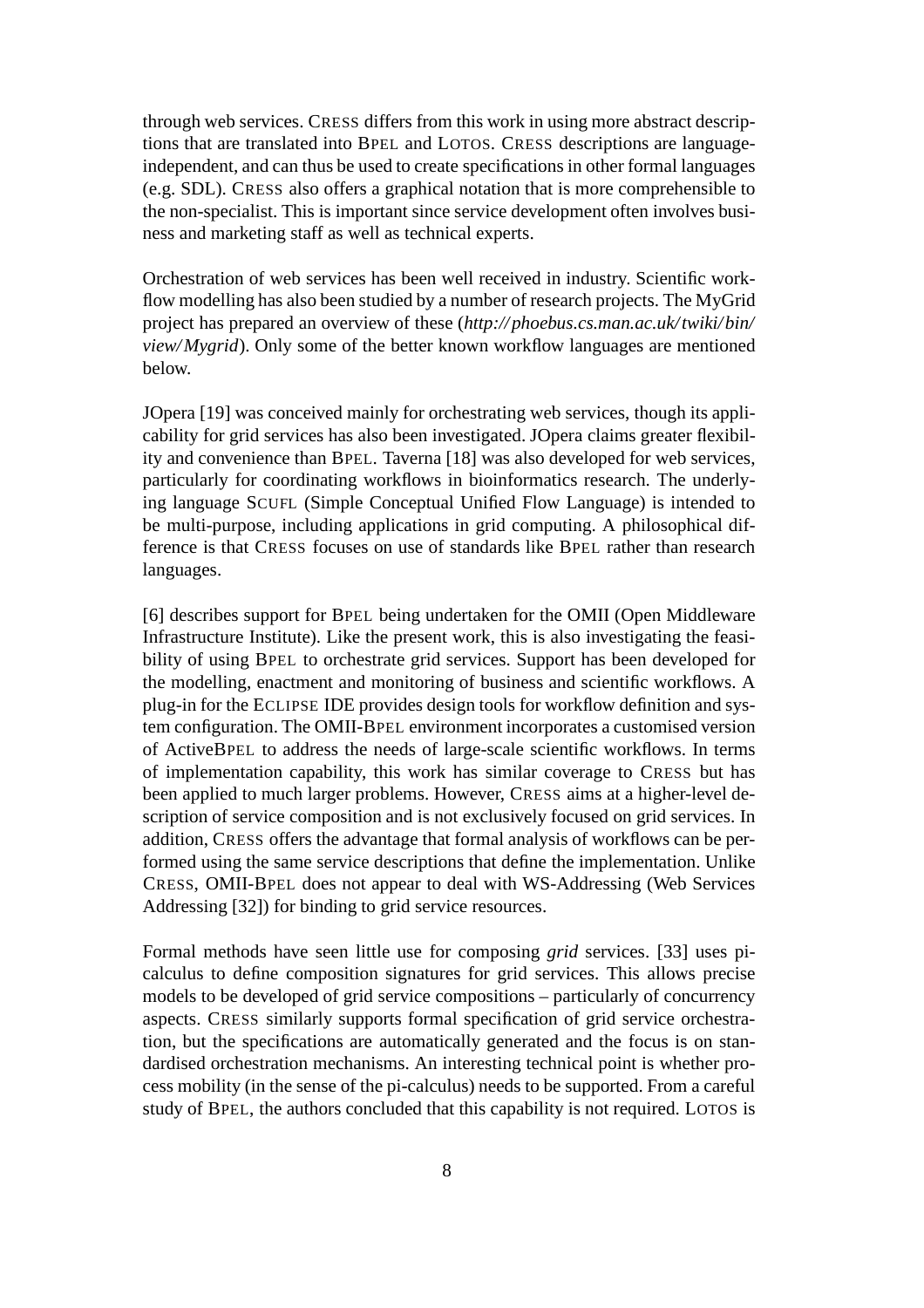therefore sufficiently powerful for composite grid services.

CRESS is designed for modelling composite services, but was not conceived as a workflow language. CRESS serves this role only when orchestrating grid or web services; its use in other domains is rather different. An important point is that CRESS focuses on generating code in standard languages. For service orchestration, this means BPEL/WSDL. This allows CRESS to exploit industrially relevant developments.

Several researchers have used BPEL to compose grid services. [4] discusses programmatic ways in which BPEL can support grid computing. [21] examines how extensibility mechanisms in BPEL can be used to orchestrate grid services. However, the focus of such work is pragmatic. For example, grid services may be given a web service wrapping for compatibility. (Semi-)automated methods of composing grid services have also been investigated, e.g. work on adapting ideas from the semantic web [17]. However, the formal aspects of this work are rather limited.

In summary, CRESS is distinguished in a number of important respects from other approaches:

- CRESS is a general-purpose notation for describing services and their notations. It is not restricted to one domain (e.g. web or grid services), and has in fact been proven in six different areas.
- CRESS is a compact, graphical and versatile notation. Its generality makes it extensible to new applications. Its relative simplicity allows many details of specification and implementation to be hidden. Indeed, it is possible to specify, implement and validate services without any knowledge of the underlying languages. Other service development approaches often expose the underlying details, and require more technical knowledge.
- CRESS supports automated formal specification and automated implementation, allied to rigorous validation and verification. This allows CRESS to be used for systematic service development. Few other approaches deal with both specification and implementation, and certainly not in the range of domains supported by CRESS.
- CRESS supports multiple target languages, diagram editors, supporting toolsets and platforms. Other approaches are usually tied to their own native languages and tools.
- CRESS is focused on standardised languages and standardised communications. Other approaches may follow their own approach, which can be a barrier to wider uptake. With reference to standards for service orchestration, web services have been the main focus of others. Formal approaches often leave out the more intricate aspects of orchestration, such as full support for data typing, handling of faults, and treatment of compensation. CRESS aims to provide comprehensive (though not complete) coverage of these aspects.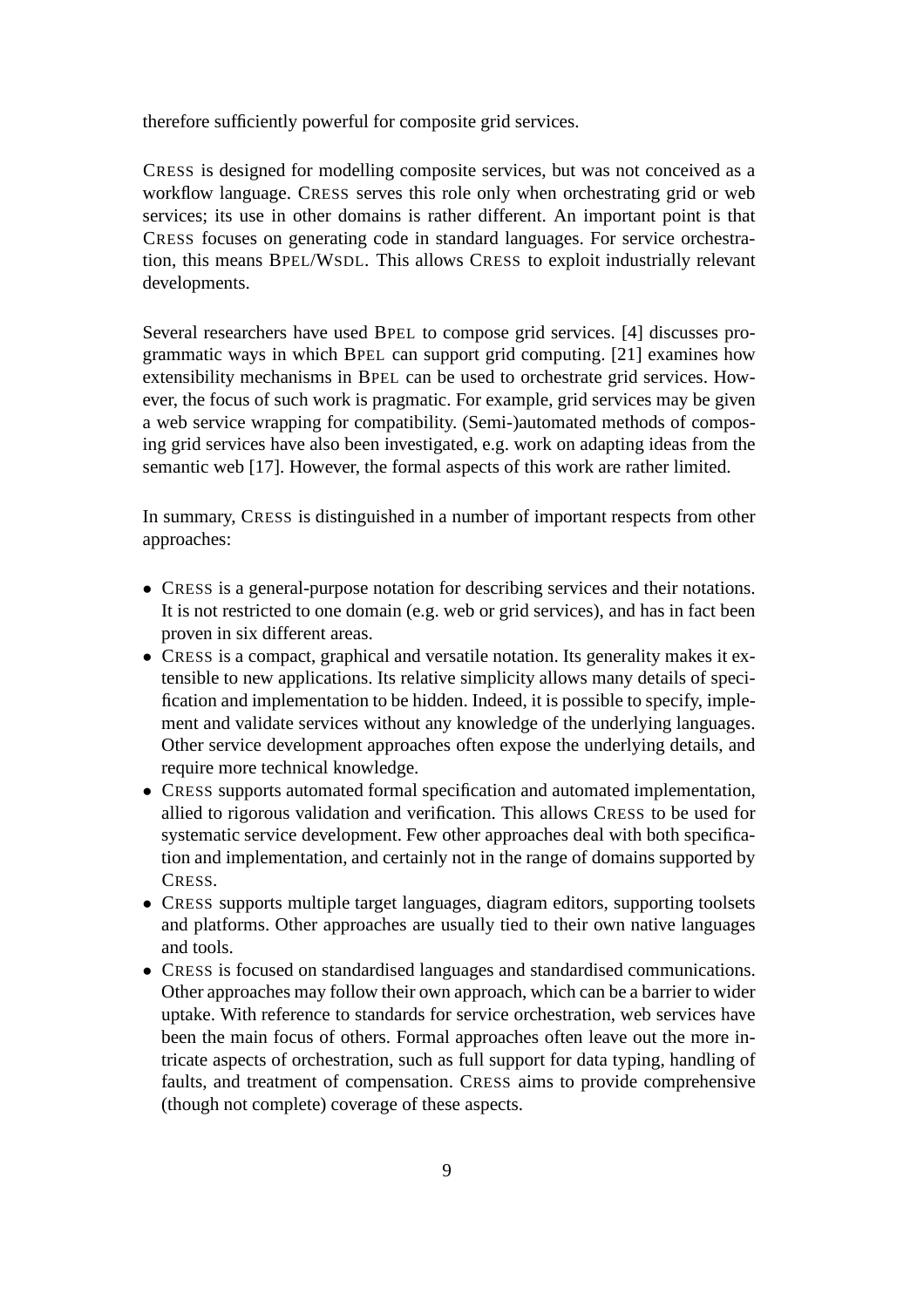#### **3 Describing Composite Grid Services with CRESS**

Figure 2 shows the subset of CRESS constructs needed in this paper to orchestrate grid services; CRESS supports more than is described here. Look ahead to figures 3 and 4 for examples of CRESS.

#### *3.1 CRESS Notation for Grid Services*

A CRESS diagram shows the flow among activities, drawn as ellipses. Each activity has a number, one or more actions, and some parameters. Arcs between ellipses shown the flow of behaviour. Note that CRESS defines flows and not a state machine; state is implicit.

Normally a branch means an alternative choice, but following a fork activity it means a parallel path. An arc may be labelled with a value guard or an event guard to control whether it is traversed. If a value guard holds, behaviour may follow that path. An event guard defines a possible path that is enabled only once the corresponding event occurs. Activity nodes and guards may have associated assignments.

A CRESS rule-box, drawn as a rounded rectangle, defines variables and subsidiary diagrams (among other things). Simple variables have types like **Natural** *n* or **String** *s*. CRESS also supports grid computing types such as **Certificate** (a digital security certificate), **Name** (a qualified name) and **Reference** (an endpoint reference that characterises a service instance and its associated resources).

Structured types can also be defined, using '[...]' for arrays and '{...}' for records. For example, the following defines two variables *hits* and *misses*. Their type is an array of elements with type *fieldCount*. This in turn is a record with string *field* and natural *count* as fields.

[ { **String** field **Natural** count } fieldCount ] hits, misses

Since array elements are accessed by index rather than by element type, a typical value might be *hits[3].count*.

#### *3.2 Occupational Data Analysis using Grid Services*

The extended example used in this paper typifies the kinds of services being developed for occupational analysis on the GEODE project. Although it is simplified for illustrative purposes, it shows many of the key ideas behind grid services. The example also shows most of the CRESS constructs used to orchestrate services. It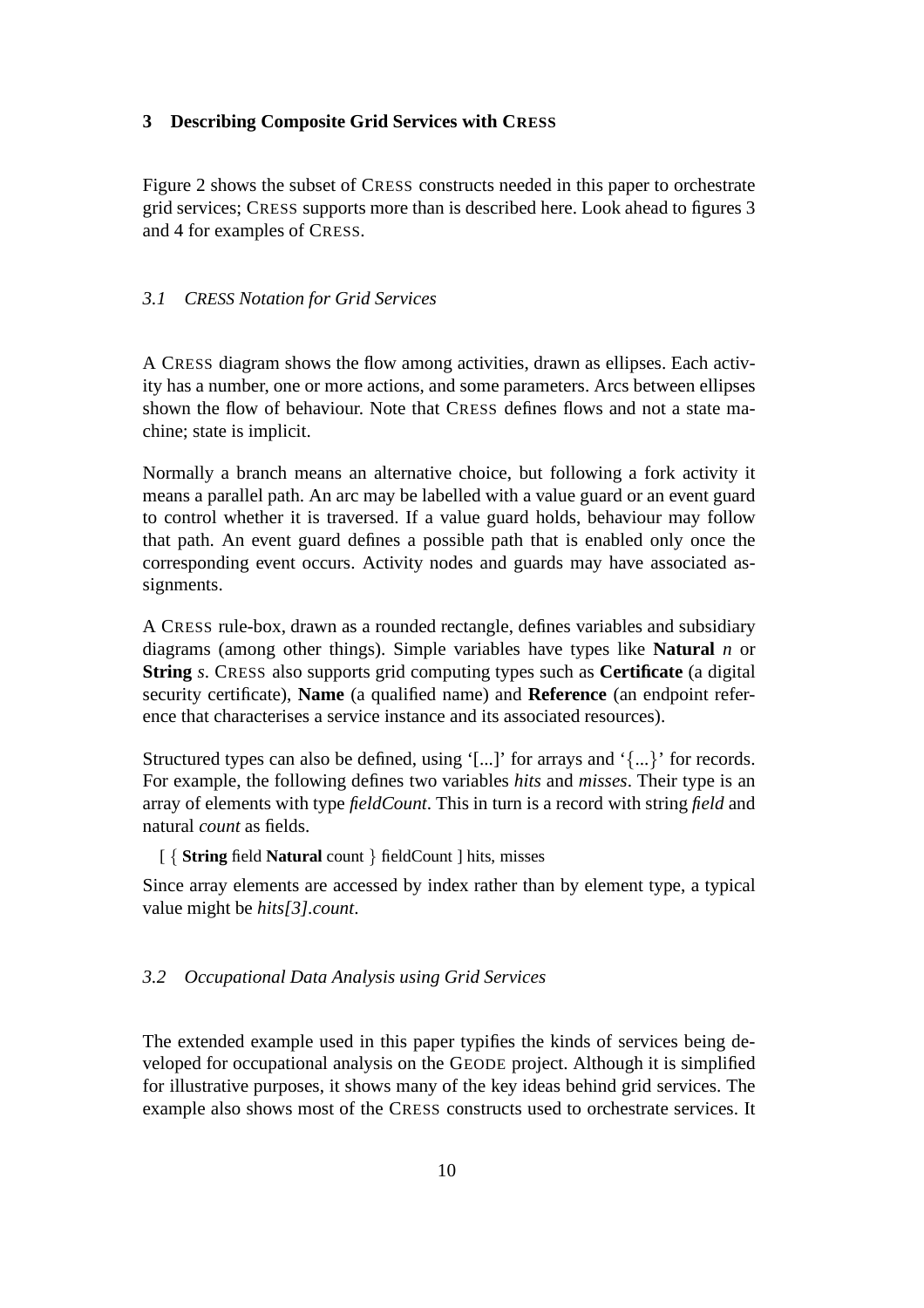| <b>CRESS</b>                                | <b>Meaning</b>                                                                                                                                                                                                                                    |
|---------------------------------------------|---------------------------------------------------------------------------------------------------------------------------------------------------------------------------------------------------------------------------------------------------|
| partner.port.operation                      | A fully qualified operation name.                                                                                                                                                                                                                 |
| name (.variable)?<br>.variable              | A fault with name and optional variable value, or with<br>variable value only.                                                                                                                                                                    |
| $\sqrt{x}$ variable $\lt$ value             | An assignment associated with a node or arc.                                                                                                                                                                                                      |
| <b>Catch</b> fault                          | A handler for the specified fault. A fault name or fault value<br>must match the Catch name or variable type. A fault is<br>considered by the current and progressively higher-level<br>scopes until a matching handler is found.                 |
| Compensate scope?                           | Called after a fault to undo work. Giving no scope means<br>compensation handlers execute in reverse order of enabling.                                                                                                                           |
| Compensation                                | A handler that defines how to undo work after a fault.<br>Compensation is enabled only once the corresponding<br>activity completes successfully. When executed, it expects<br>to see the same process state as when it was enabled.              |
| <b>Empty</b>                                | No action, used as a place-holder.                                                                                                                                                                                                                |
| Fork strictness?                            | Used to introduce parallel paths; further forks may be nested<br>to any depth. Normally, failure to complete parallel paths as<br>expected leads to a fault. This is strict parallelism (strict,<br>the default). Matched by Join.                |
| Join condition?                             | Ends parallel paths. An explicit join condition may be<br>defined over the termination status of parallel activities. This<br>gives the node numbers of immediately prior activities, e.g.<br>1&&2 means these (and the prior ones) must succeed. |
| Invoke operation<br>output (input faults*)? | An asynchronous (one-way) invocation for output only, or a<br>synchronous (two-way) invocation for output-input with a<br>partner service. Potential faults are declared statically,<br>though their occurrence is dynamic.                       |
| <b>Receive</b> operation<br>input           | Typically used at the start to receive a request for service.<br>An initial Receive creates a new instance, usually matching<br>a Reply for the same operation.                                                                                   |
| <b>Reply</b> operation output<br>fault      | Typically used at the end to provide an output response.<br>Alternatively, a fault may be thrown.                                                                                                                                                 |
| Terminate                                   | Ends a business process abruptly.                                                                                                                                                                                                                 |
| While condition                             | Loops as long as the condition is true.                                                                                                                                                                                                           |

Fig. 2. CRESS Notation (? optional, \* zero or more, | alternative)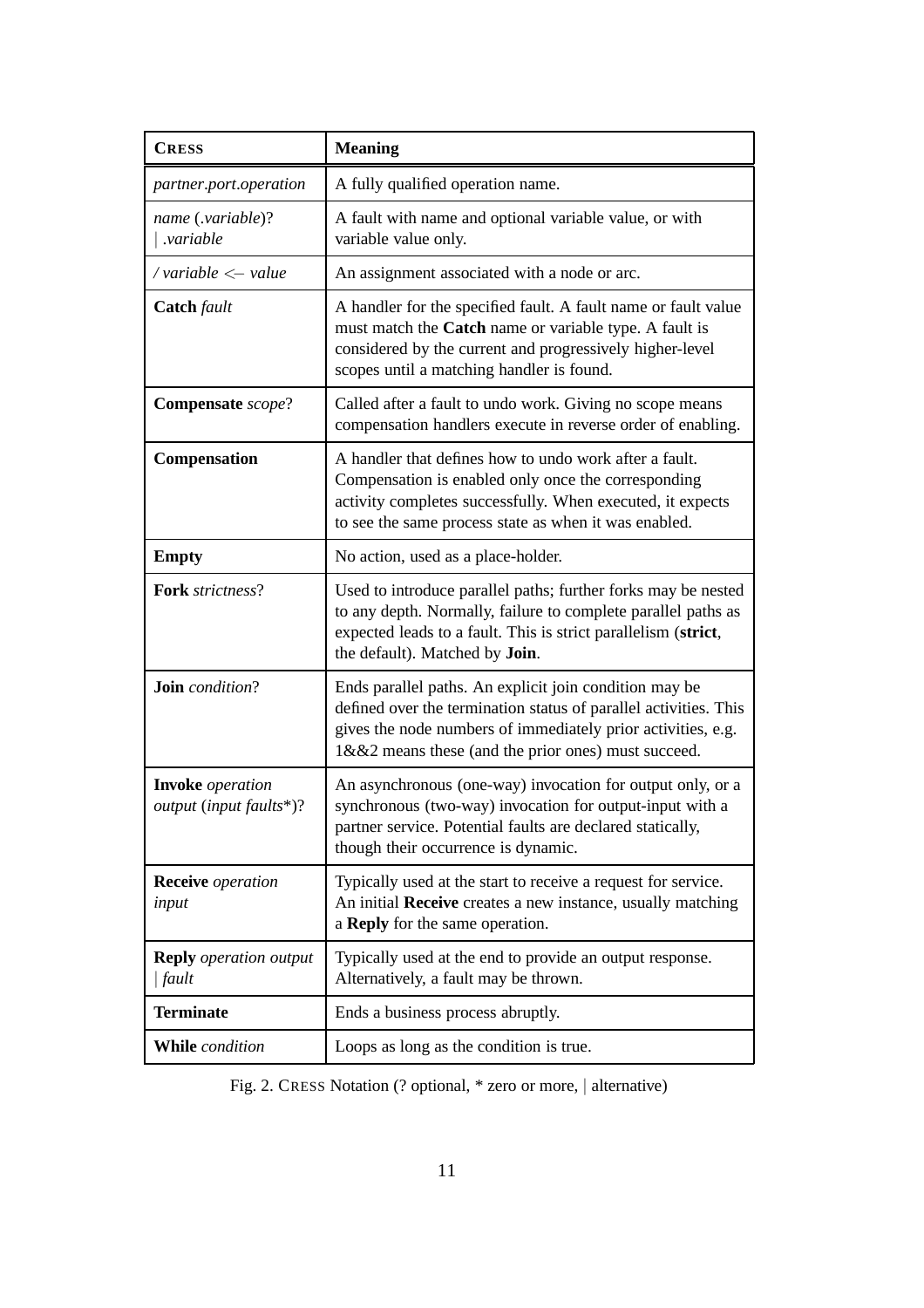makes use of grid service partners to perform commonly required tasks such as data conversion and statistical calculations. As grid services, these benefit from distribution, parallel execution, and security. These partners are combined into two orchestrated services: an analyser to convert and analyse occupational data, and a splitter to perform a conditional frequency analysis according to some criterion. The orchestration supplies the logic to create a new high-level service for occupational data analysis.

Suppose a social scientist collects data in an occupational survey that records job, address, age and gender of each person. A common requirement is to perform a conditional frequency analysis on such data. For example, it might be useful to know the percentage of people aged over 50 for each type of job. There is often a need to split the data on some criterion, e.g. the percentage of female employees or the percentage of plumbers in Scotland.

Survey data is often in many different formats. An external converter service is therefore used to convert data to a standard format. This makes use of embedded metadata describing the format. As well as this, the converter stores the converted data as a *resource* and makes it available via what is called an *endpoint reference* in grid computing. This identifies a resource that can be passed to another service for retrieval and processing.

Data security is often a major issue. The converter therefore authorises data use. This is achieved by what grid computing calls a *certificate* – an unforgeable digital document that identifies the requester. This is how *single sign-on* is achieved in a grid environment. The same mechanism also supports *delegation*, whereby a user (or application) passes authority to another to perform certain actions. The ease of securely sharing and using data also makes it feasible for *virtual organisations* to be established. These are collaborative groups of users that typically cross organisational boundaries. Virtual organisations may be set up for particular purposes, or may be long-lived.

Survey data naturally requires considerable statistical analysis. A separate statistics service is therefore used. The only statistical function needed in this paper is a frequency analysis, using a criterion like *'age*>*50'* or *'gender*<>*male'* (not male).

With these external services, an analyser service can now be defined. This orchestrates the converter and statistics services to provide a completely new service. The analyser accepts a reference to survey data and, if authorised, returns an analysis based on a single criterion.

In turn, a more complex splitter service can be defined. This uses the converter to normalise and store the data. It then calls the analyser for the given criterion and its inverse. For speed, both analyses are performed in parallel. These results are then combined as percentages satisfying the criterion.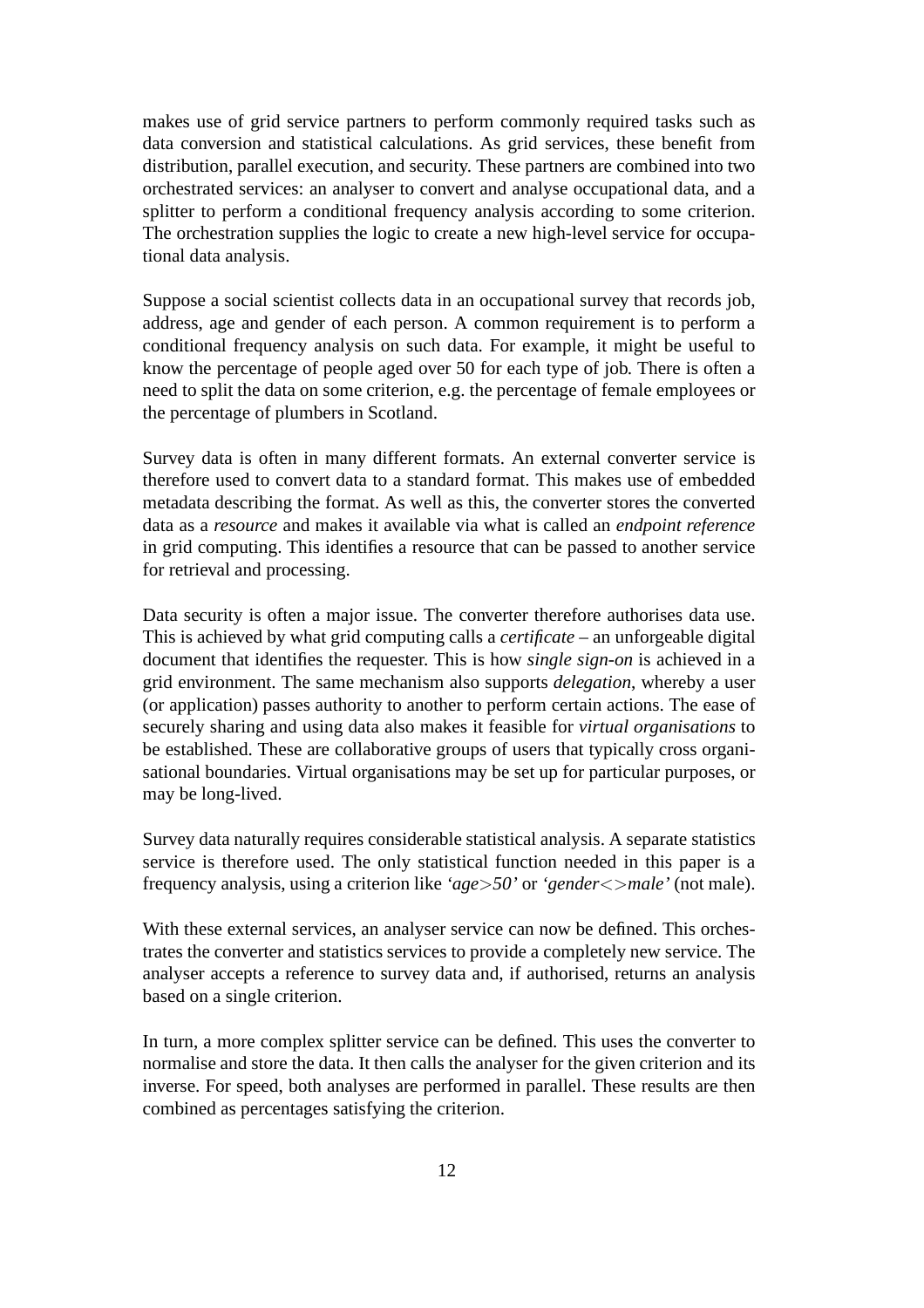

Fig. 3. CRESS Description of The Analyser Service

#### *3.3 CRESS Description of The Analyser Service*

The analyser is an auxiliary service that supports the main application. Its CRESS description appears in figure 3. The rule-box at the top-left of the figure defines types and variables. The raw data is *analysisData*: the requester's certificate, the analysis criterion, and a reference to data to be analysed. The result is an *analysis*: a list of job-count pairs. For example, it might be determined that there are 60 plumbers, 40 electricians, etc. that meet the criterion (e.g. *'address=Stirling'* or *'*∼*gender=male'*).

Initially the analyser receives a request to perform a *count* operation on the analysis data (node 1). The requester's certificate and a reference to the data are copied for checking authorisation (arc to node 2). The converter is then asked to *authorise* use of this data (node 2). If permitted (arc to node 3), the information for the statistics service is set up. This defines the field to be counted ('job'), the analysis criterion, and a reference to the data. The statistics service can tally any field in the data, though only the *job* field is used in this example.

The statistics operation *count* is then invoked to make a conditional frequency analysis (node 3). Normally, this will lead to an analysis being returned to the requester (node 4). However if the statistics service faults (name *statisticsError*, value *reason*), this is caught (arc to node 5) and returned as a fault by the analyser (node 5).

If the converter does not authorise access (arc to node 6), the fault reason 'unautho-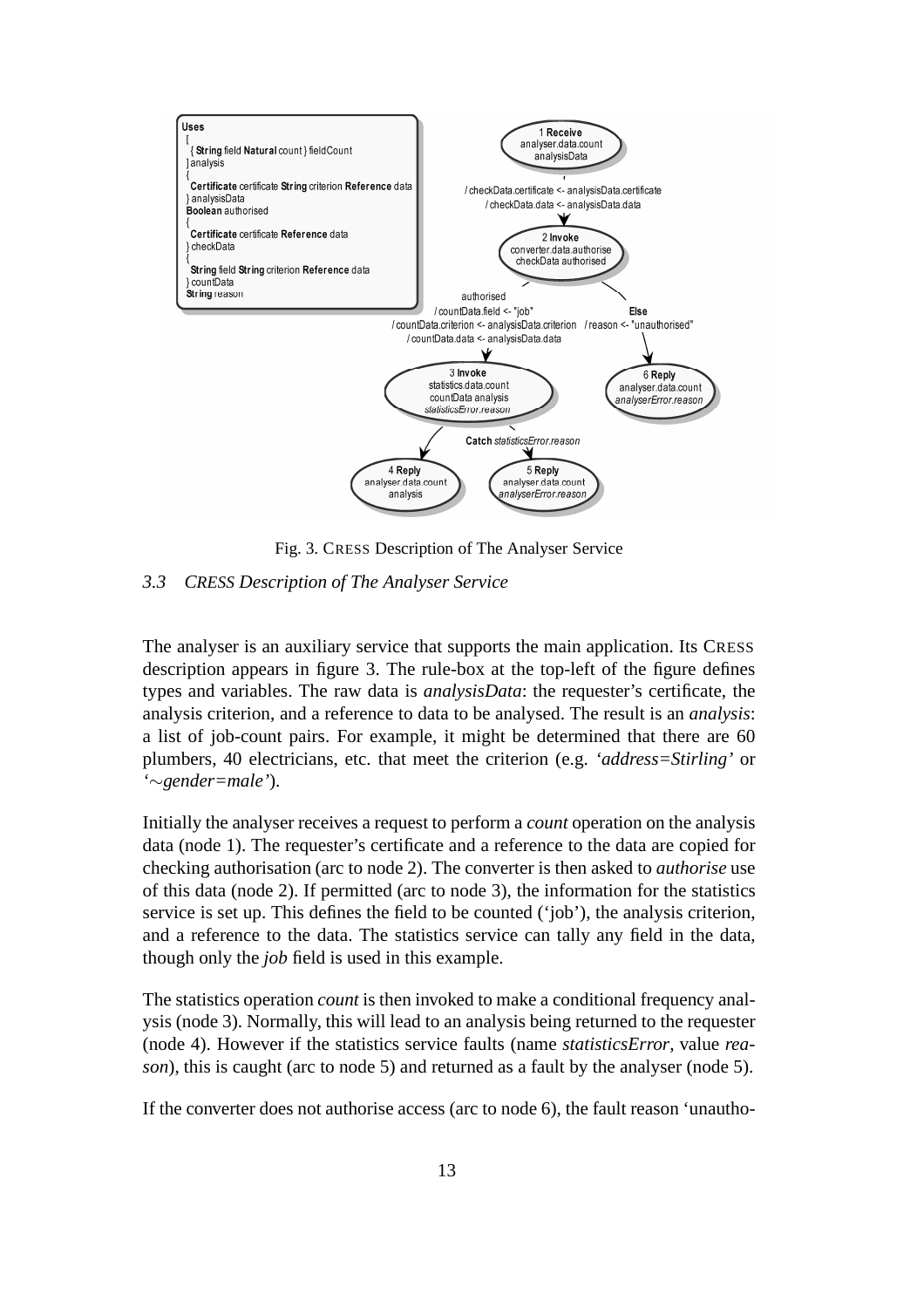rised' is set. The analyser then returns a fault to the requester (node 6).

#### *3.4 CRESS Description of The Splitter Service*

The splitter offers the primary service to the user. Its CRESS description appears in figure 4. The rule-box at the top-left of the figure defines types and variables. The raw data is *splitData*: the requester's certificate, an analysis criterion, and a list of entries giving job, address, age and gender. The analysis yields *hits* (entries that match the given criterion) and *misses* (those that do not). The final entry in the rule-box, '*/ ANALYSER*' indicates that the splitter depends on the analyser service. For this reason, the splitter can also make use of the analyser's variables.

Initially the splitter receives a request to perform the *count* operation on *splitData* (node 1). The converter service is invoked to normalise and store this data, returning a *store* reference to it (node 2). Now the splitter follows two parallel paths (node 3). On each path, the certificate, analysis criterion and store reference are set. The path leading to node 4 is for the given criterion (*hitData*), while that leading to node 5 is for its inverse (*missData*). A criterion is negated by prefixing it with '∼'. The analyser service is executed twice in parallel with the corresponding parameters (nodes 4 and 5), resulting in *hits* and *misses* for these paths. These paths join at node 6, where it is required that both paths have led to a successful result  $(4&&5)$ .

Now the results of the two analyses have to be combined. The splitter loops through the data (node 7). For each value in *hits* and *misses*, their relative percentage is calculated (node 8). *Percent* is just a CRESS convenience function to make the intention clearer. Suppose the splitter was called to analyse the male percentage for jobs. If there are 60 male plumbers and 20 female plumbers in the survey, *hits* will be set to  $\frac{60}{60+20}$  or 75% as a percentage. This is repeated for every distinct job in the dataset, storing the percentages in *hits*.

At the end of the loop, the converted data has served its purpose and is deleted (node 9). Finally, job percentages are returned as the result of the analysis (node 10).

The splitter has to take into account that its external partners may fault due to some error. For example, the converter service might fault because the data is improperly formatted. The analyser service might fault because access to the data is unauthorised or because an invalid criterion has been given. The service designer must carefully consider the consequences of faults. In particular, any changes that arose during execution of the service must be undone. In this example, any data created and stored by the converter must be deleted if there is a fault.

Faults caught by the splitter have a *reason* value but no specific fault name (**Catch** prior to node 12). This invokes compensation to undo any actions that have been taken (node 12). The splitter then reports the fault to the requester (node 13) and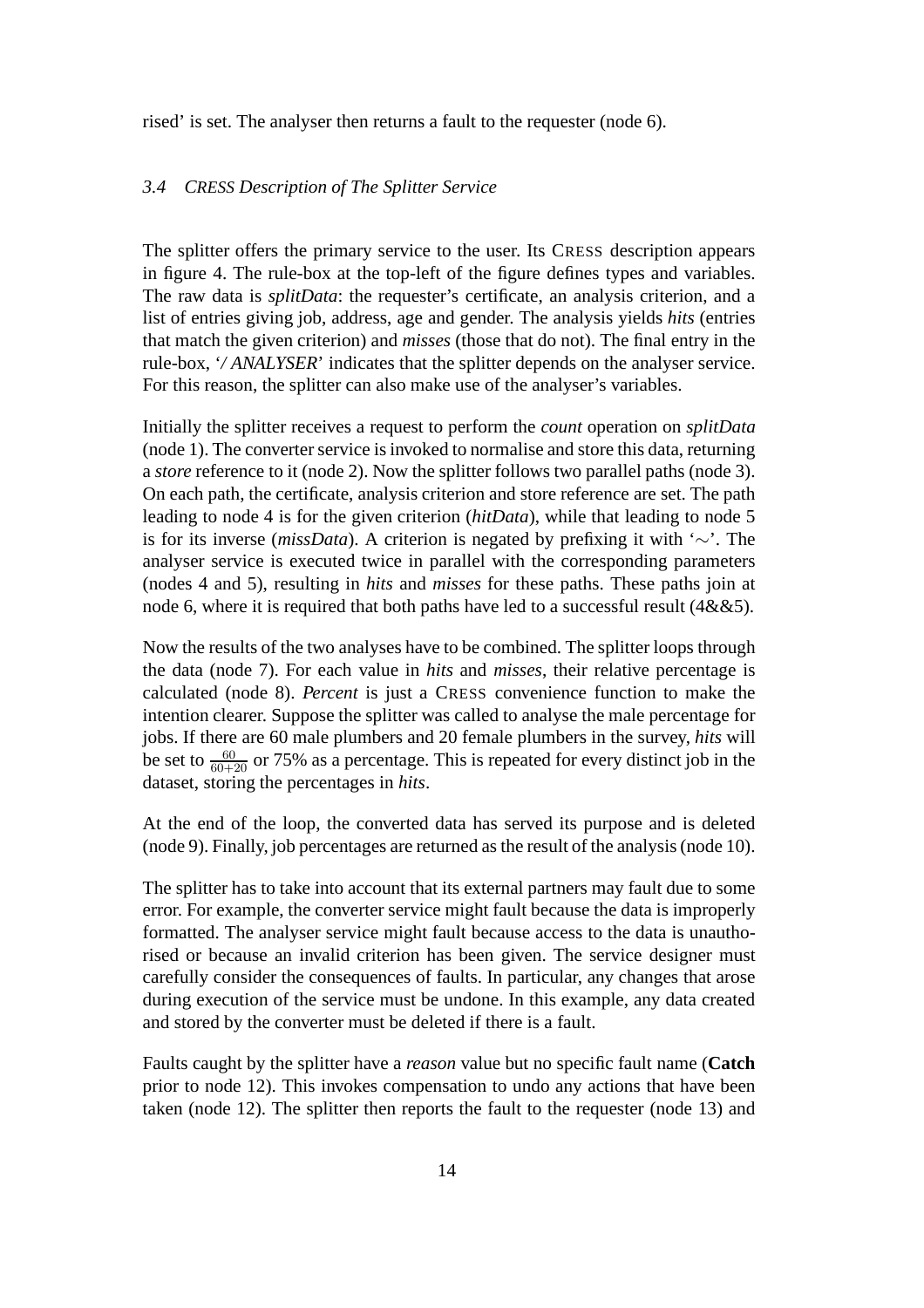*Kenneth J. Turner and Koon Leai Larry Tan. A Rigorous Approach to orchestrating Grid Services. Computer Networks, 51(15):4421-4441, Copyright Elsevier, Amsterdam, October 2007*



Fig. 4. CRESS Description of The Splitter service

terminates abruptly (node 14). Compensation may be needed after invoking an external partner, as this is where work often needs to be undone after a fault. The converter invocation to store data (node 2) has associated compensation. A fault leading to compensation will call this compensation handler (node 11). This deletes the associated data and returns.

A business process may require *correlation* to relate a partner response to the invocation that triggered it. This needs some relationship between the two, typically a shared field such as a reference number. However, correlation is not required if the underlying communication mechanism (e.g. a socket connection) automatically relates responses to invocations. The splitter may simultaneously invoke two instances of the analyser (nodes 4 and 5 in figure 4), so correlation could be required. However the addition of correlation significantly complicates the description, and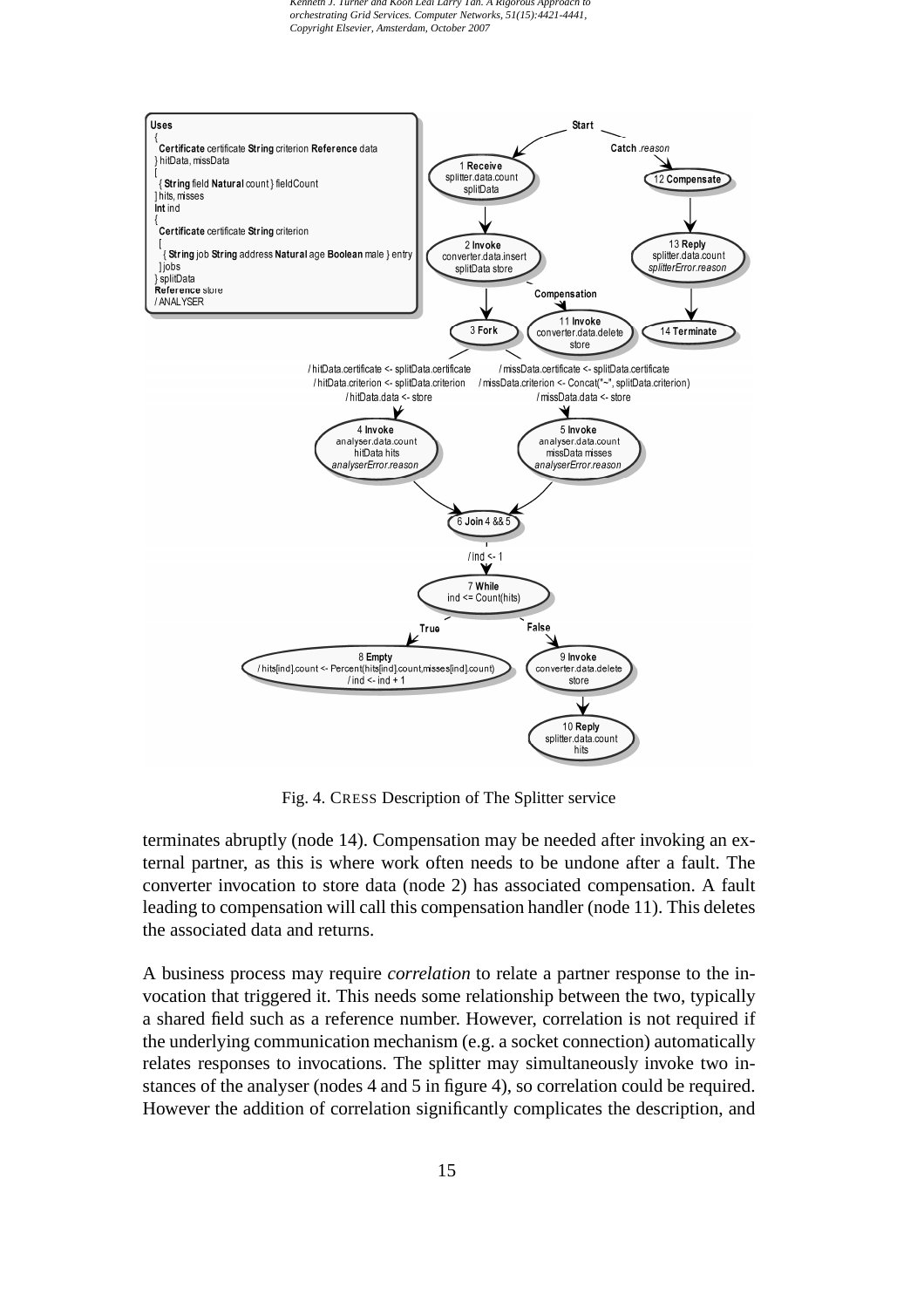| Deploys translator options / SPLITTER                                |                              |                                                             |                                                                                                        |                 |
|----------------------------------------------------------------------|------------------------------|-------------------------------------------------------------|--------------------------------------------------------------------------------------------------------|-----------------|
| <b>ANALYSER</b><br>CONVERTER<br><b>SPLITTER</b><br><b>STATISTICS</b> | anal<br>conv<br>splt<br>stat | urn:JobLot<br>urn:AlterEgo<br>urn:WorkMate<br>urn:HappyMean | localhost:8080/active-bpel<br>localhost:8880/wsrf<br>localhost:8080/active-bpel<br>localhost:8880/wsrf | String dataName |

Fig. 5. CRESS Description of The Service Configuration

is not actually needed due to the nature of the specification and implementation in this case. For simplicity it has therefore been omitted.

As has been seen, the splitter service orchestrates the actions of two partner services: converter and analyser. In turn, the analyser service orchestrates the converter and statistics services. Although four services now have to cooperate, the user of the splitter service sees it as a whole. This is a major advantage, because the detailed design of the service does not then need to be visible.

The major issue is whether the services work together smoothly, or whether there are interoperability problems. Even though this is a comparatively small example, it will be appreciated that there are many possibilities for error. It is very easy to make a mistake when calling a service, for example supplying a floating point number where an integer is expected. Deadlocks are also a risk. Many more subtle problems can arise from semantic incompatibilities among the services. For these reasons, formalisation and rigorous analysis are highly desirable.

## *3.5 The CRESS Service Configuration*

Now that the various services have been introduced, the CRESS configuration diagram can be shown. Figure 5 shows how the services here are described. The **Deploys** clause lists the CRESS translator options and, following '/', the services to be deployed. Although only *SPLITTER* is named, this implicitly includes all of the other services because of the inferred dependencies. The parameters of each service then follow in the configuration diagram. All services, such as *CONVERTER*, have a namespace prefix ('conv'), a namespace URI (Uniform Resource Name 'AlterEgo'), and a base URI where they are deployed ('localhost:8880/wsrf'). As can be seen, all the services were deployed on the local computer: the grid services on port 8880, and the orchestrated services on port 8080. However, they can be deployed anywhere in the network.

Grid services may have resources. Declarations of these may follow the other parameters. Only the converter here has a resource: the *dataName* that identifies the data it has stored. Every instance of the converter has a unique resource value, identified by its *resource key* in grid terminology. As a grid service, statistics might also have a resource but in this case does not have one (shown as '-' in figure 5). A composite service may also have resources. For example, if the analyser service were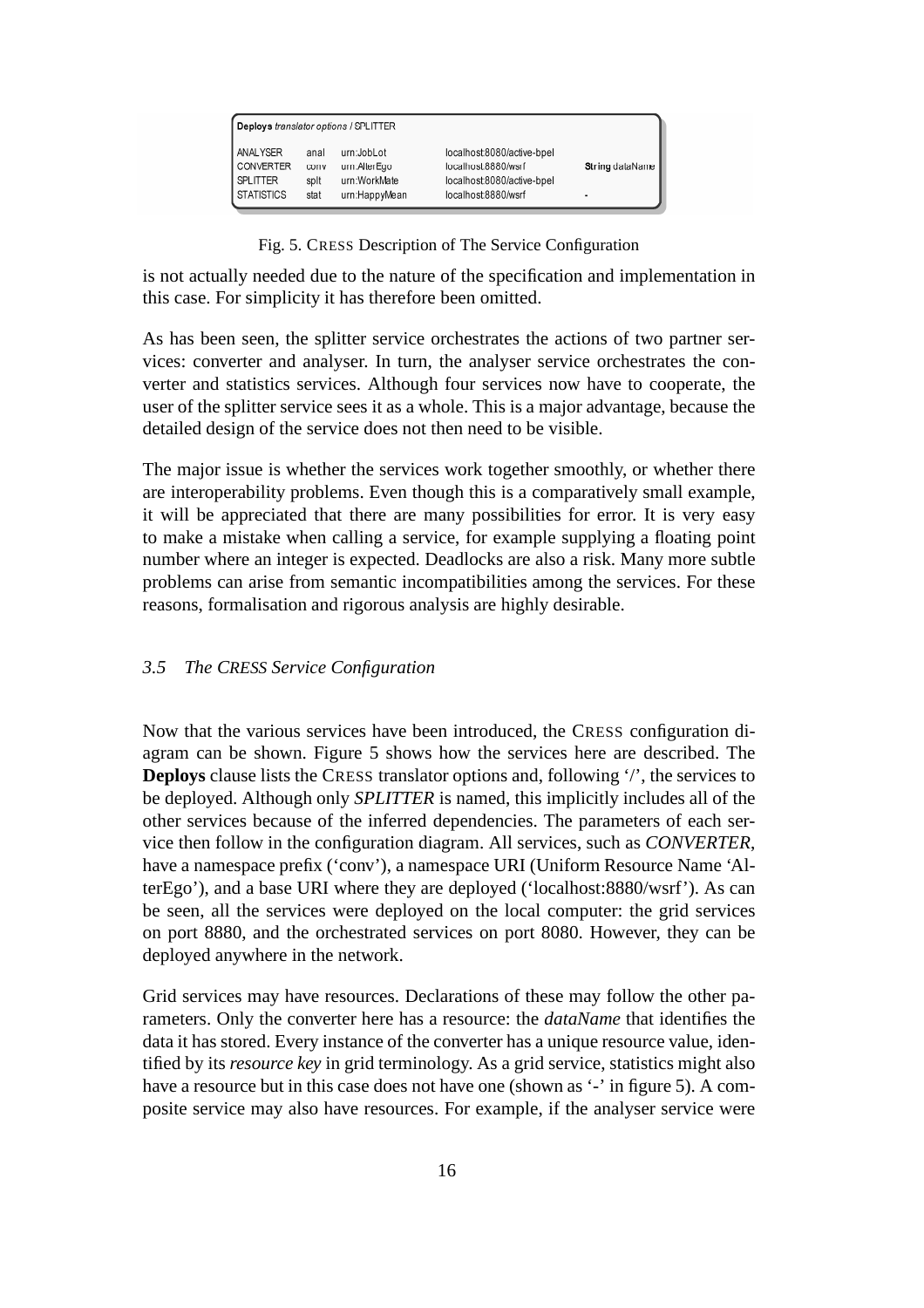| <b>Target</b>    | <b>Fixed Code</b> | <b>Generated Code</b> |              |           | <b>Partner Code</b> |           | <b>Total</b> |
|------------------|-------------------|-----------------------|--------------|-----------|---------------------|-----------|--------------|
|                  |                   | Files                 | <b>Types</b> | Behaviour | Files               | Behaviour |              |
| LOTOS            | 850               |                       | 560          | 360       |                     | 190       | 1960         |
| <b>BPEL/WSDL</b> | 15                | 27                    | 2810         | 390       | 12                  | 790       | 4010         |

Fig. 6. Comparison of LOTOS and BPEL/WSDL Translations (files, lines of code) stateful then it too would have resource declarations.

#### *3.6 Translation of The CRESS Diagrams*

The CRESS diagrams (analyser, splitter, configuration) hold all the information needed to automatically generate a LOTOS specification and a BPEL implementation. Figure 6 compares the translations of the occupational data analysis example. The figure shows non-comment lines of code for data types and behaviour, and the number of generated files:

- The fixed code is the framework common to all grid applications. This is substantial in the case of LOTOS because it contains many complex data types – 17 in total that cover numbers, strings, states, values and the like.
- The automatically generated code is shown for data types and behaviour. The LOTOS translation is a single file. The BPEL translation yields many files: one BPEL file per service, one WSDL file per service/partner, one Java file per data type, and several deployment files.
- The code for the external partners (converter, statistics) has to be manually written. The Java coding conventions for grid services require several files per partner.
- Figure 6 does not include the files used to validate the specification and the implementation.

As would be expected, the LOTOS specification is rather smaller than the corresponding BPEL/WSDL implementation. LOTOS is more noticeably compact when used with larger examples, since there is a significant overhead in LOTOS data types. These support functions on numbers, strings, etc. that are standard in any programming language. The most striking difference is in the large number of files that are required to support BPEL/WSDL.

#### **4 Translating Grid Services to LOTOS**

The translation of CRESS into LOTOS for *web* services is described in [26]. LOTOS is a specialised language and the resulting specifications are complex, so the details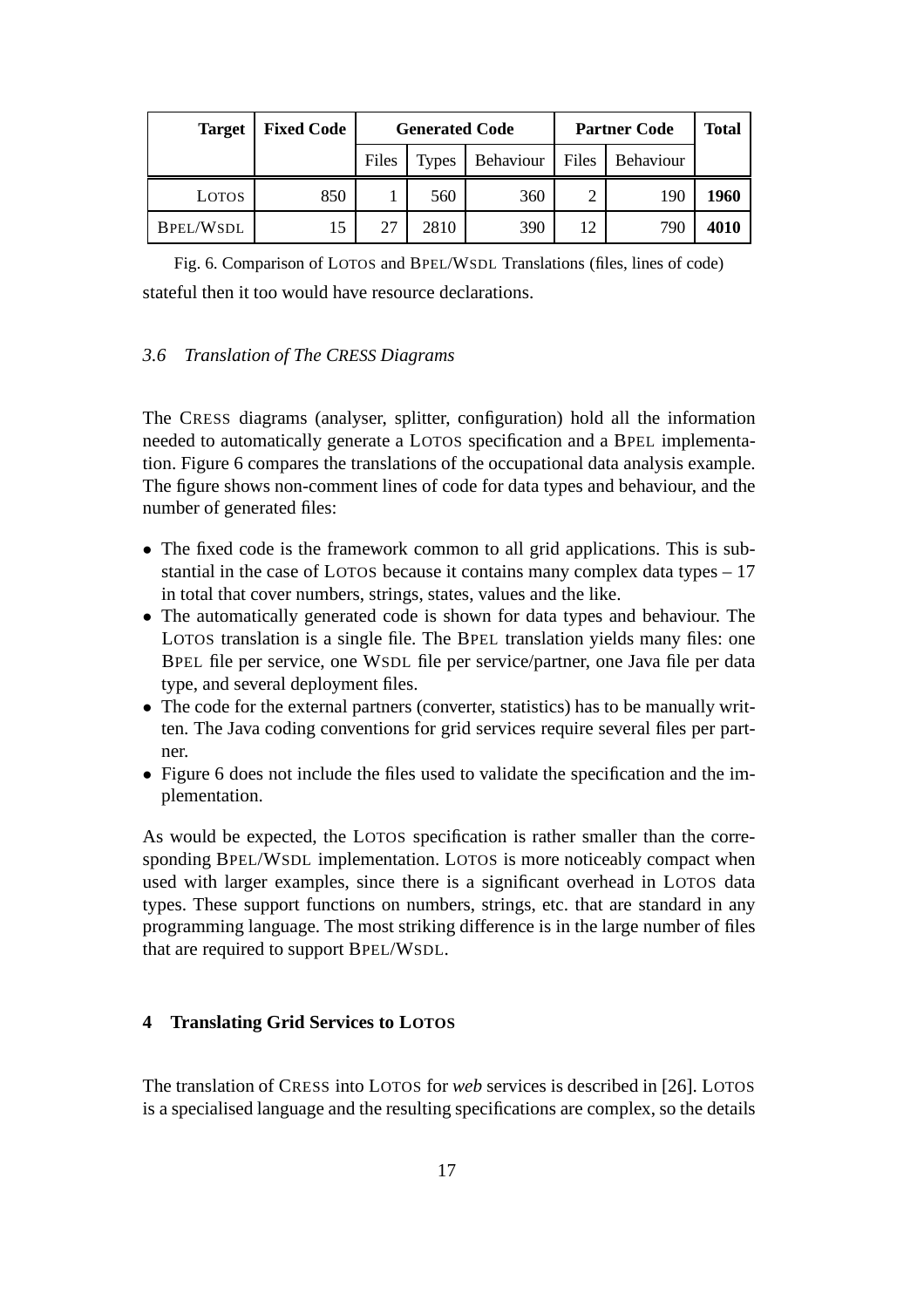are unlikely to be of interest to the general reader. The description here is therefore high level. A selection of grid service examples (including the one in this paper) has been made available for download from *www.cs.stir.ac.uk/* <sup>∼</sup>*kjt/software/ download/gs-examples.tar.gz*.

In fact, CRESS is designed so that the service designer does not *need* to know anything about the target language (LOTOS here). A specification can be generated and analysed without any knowledge of this. However, someone (perhaps an external party) must provide specifications of the partner services in LOTOS.

#### *4.1 Specification Structure*

A simple command creates a service specification automatically. Figure 7 outlines the generated specification structure for the occupational data analysis example. The fixed specification framework includes a variety of data types required for all grid services (e.g. *Array* is a generic array, *Value* is a generic value). Some of the types are very complex. For example, LOTOS does not have built-in types for numbers or strings. These, and their associated operations, have to be specified from scratch.

Partner services are often used by only one business process. In the LOTOS translation, this means they are hidden inside the definition of the corresponding processes. However, figures 3 and 4 raises two interesting problems. The converter service is used by both the analyser and the splitter, and so is shared. Translation options in the configuration diagram identify the converter as a 'merge partner' that is shared by the services.

A more subtle problem arises because the converter and the statistics services must communicate: the former stores the data that the latter must access. In a real implementation, this would be achieved by means of shared access to (say) a database. In LOTOS terms, this communication has to be made visible. This is done by defining implicit partners in the translation options: here a database. Of course, the function of this 'phantom partner' is just to store data, so it need not be specified as an actual database. Phantom partners exist at the top level of the specification.

The top-level behaviour shows the analyser and splitter operating independently in parallel because each is a service in its own right. However, they synchronise with their shared partners. The converter is explicitly shared by the analyser and the splitter, while the database is implicitly shared by all services. The statistics partner is used only by the splitter and so appears lower in the structure.

The top-level behaviour is followed by data types that are generated from the particular services in use (e.g. *Event* describes service events, *Port* describes the service ports). Other generated types reflect the specification variables (e.g. *Analysis* from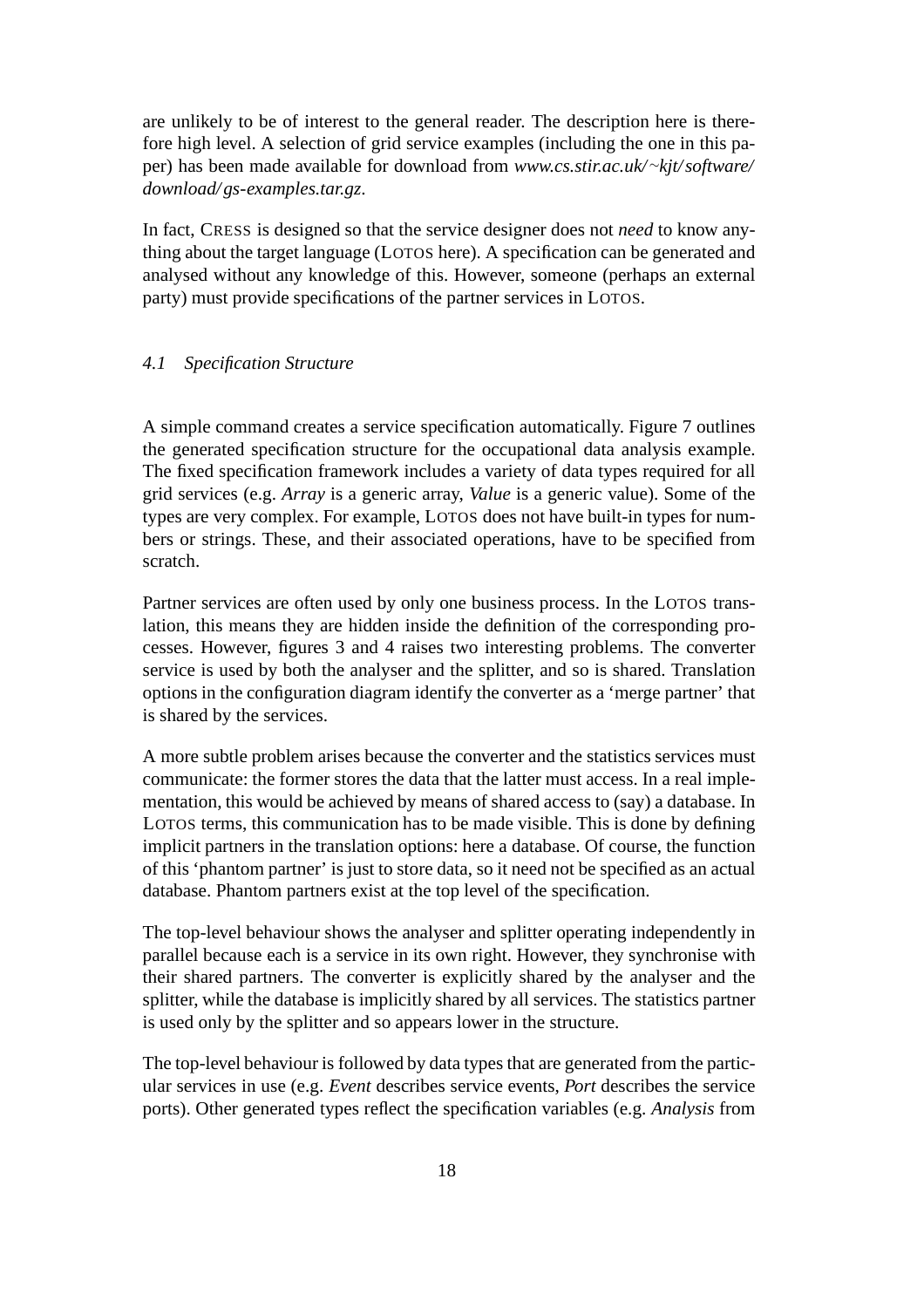**Specification** GSSystem... (\* Grid Service system \*) Library... (\* library type imports \*)

...

**Type** Event... (\* event \*)

...

...

**Type** ANALYSER RESULT... (\* ANALYSER result values \*)

**Type** SPLITTER\_RESULT... (\* SPLITTER result values \*) **Process** SPLITTER *N*... (\* SPLITTER processes \*)

**Type** Array... (\* array \*) **Type** Value... (\* value \*) **Behaviour** (\* overall behaviour \*) **Hide** converter,database **In** (\* hide internal gates \*) DATABASE... (\* DATABASE partner \*) |[database]| (\* synchronised with services \*) CONVERTER... (\* CONVERTER partner \*) |[converter]| (\* synchronised with services \*) ANALYSER... (\* ANALYSER service \*) ||| (\* interleaved with \*) SPLITTER... (\* SPLITTER service \*)

**Type** Port... (\* port name \*)

**Type** Analysis... (\* analysis array \*)

**Type** SplitData... (\* splitData record \*)

**Process** ANALYSER... (\* ANALYSER service \*) **Hide** statistics **In** (\* hide internal gates \*) STATISTICS... (\* statistics partner \*) |[statistics]| (\* synchronised with \*) ANALYSER\_1... (\* ANALYSER main process \*)

**Process** ANALYSER *N*... (\* ANALYSER processes \*)

**Process** CONVERTER... (\* CONVERTER partner \*)

**Process** DATABASE... (\* DATABASE partner \*)

**Process** SPLITTER... (\* SPLITTER service \*) **Hide** analyser **In** (\* hide internal gates \*) ANALYSER... (\* ANALYSER service \*) |[analyser]| (\* synchronised with \*) SPLITTER\_1... (\* SPLITTER main process \*)

**Process** STATISTICS... (\* STATISTICS partner \*)

Fig. 7. LOTOS Specification Structure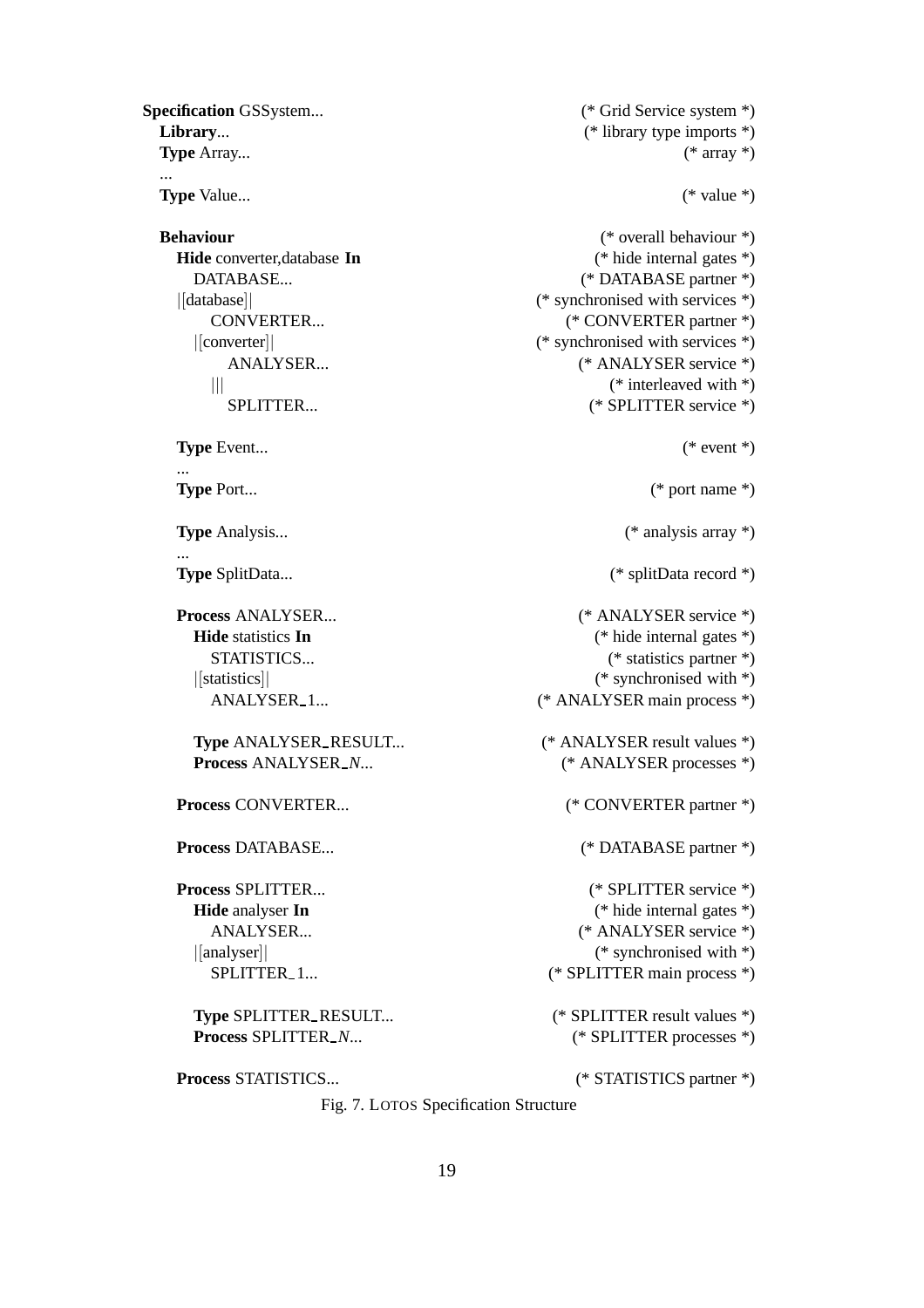#### figure 3, *SplitData* from figure 4).

The process definitions for partners and services now follow. The analyser and splitter specifications are generated automatically from the CRESS diagrams. The converter, database and statistics partners are normally pre-specified by hand; their definitions are automatically included in the complete specification.

The analyser specification includes a local statistics instance, while the splitter specification includes a local analyser instance. A number of analyser and splitter processes are generated, numbered *N* according to the corresponding diagram node.

#### *4.2 Data*

CRESS has been extended for grid services to handle arbitrarily complex structured types, including arrays and records. As part of the translation, these types are flattened so that only a single level of structuring is specified by a type. The flattening process also identifies common types that are shared among variables.

Apart from service-specific types, CRESS supports standard XML types and the specialised types needed for grid services. A certificate is an XML document, and is treated as a string. A qualified name is also a string. Endpoint references are more complex. In grid terms, they are XML documents with the URI of a service and a unique resource key. This could be problematic for a LOTOS translation because an endpoint reference can be used by any service to access the corresponding resource. From a formal point of view, this would seem to need mobile processes in the style of pi-calculus. However, the usage of endpoint references in BPEL means that the service being invoked is always explicit. An endpoint reference can therefore be translated as an opaque value that uniquely identifies the resource; the current translation uses a natural number.

Some additional XPATH functions are now supported by the CRESS translators (e.g. *count*, *position*, *percent*) due to the particular requirements of grid services.

#### *4.3 Behaviour*

An activity sequence in a CRESS diagram becomes a sequence in LOTOS. However, parts of a CRESS diagram often have to be translated as separate LOTOS processes. This happens, for example, when part of a diagram can be reached by different paths or is invoked as an event handler.

Although not visible in the outline of figure 7, processes are parameterised by the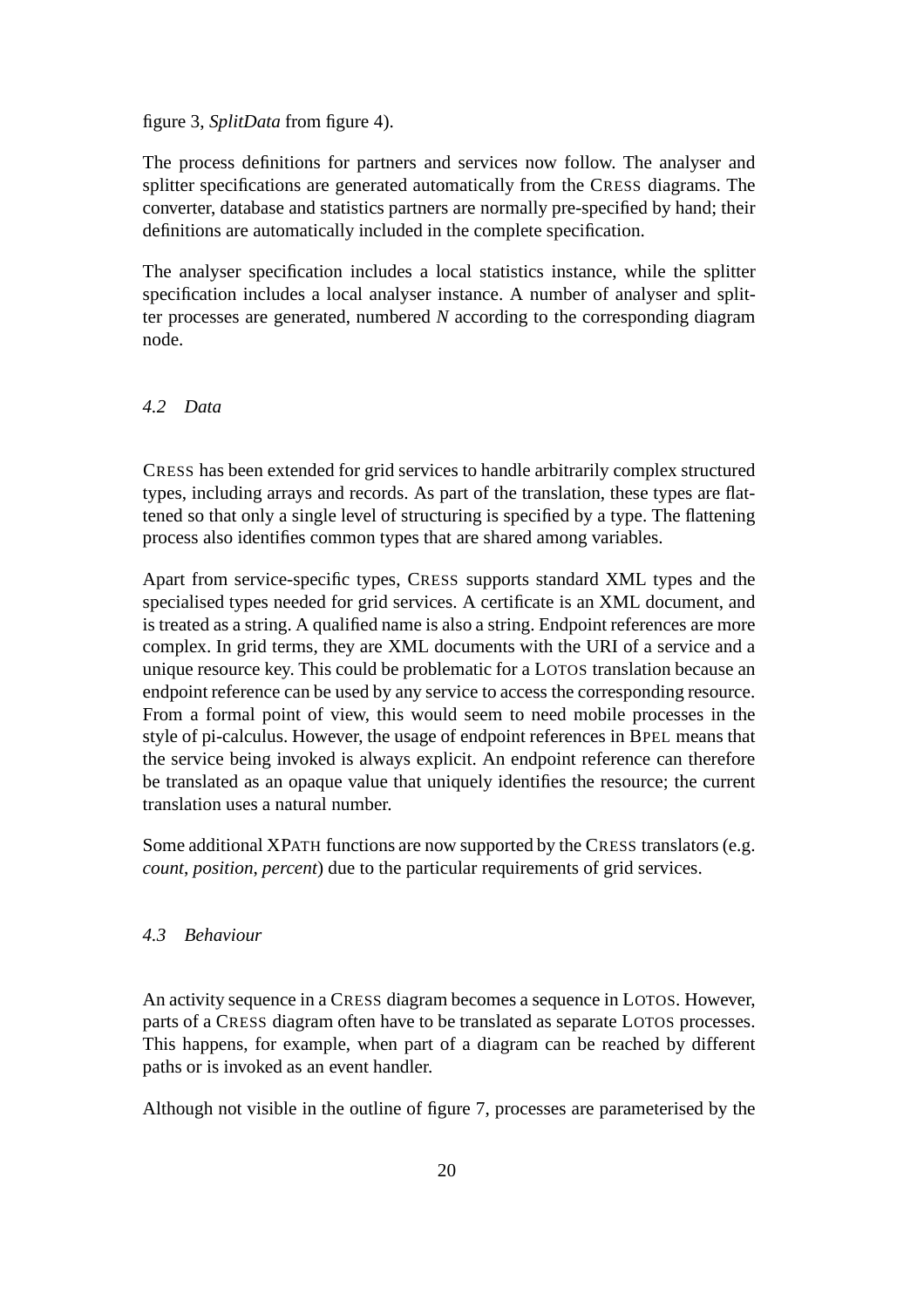variables introduced in the service definitions (e.g. *analysis*, *analysisData* from figure 3). CRESS also adds internal parameters to keep track of the business process state and the termination status of partner calls. Grid service resources are represented as process parameters too.

A BPEL activity results in successful termination or failure. LOTOS behaviours therefore exit with true or false. For simple behaviours, this is the only result of a process. A fuller description of state is required when dealing with compensation handling or with concurrency. Forks and compensation, as used by the splitter, are particularly complex to translate into LOTOS. Essentially, they require the LOTOS processes to carry state along parallel paths and to record the state history for compensation. (This is what the *ANALYSER RESULT* and *SPLITTER RESULT* types in figure 7 support.) For space reasons, the reader is referred to [26] for details of the translation.

For each grid service, the CRESS translator statically discovers where event handlers are defined and the scopes where these apply (global, or associated with an **Invoke**). An event dispatcher process is then generated with reference to these handlers according to their scopes. If a fault handler does not exist for the current scope, the global handler (if any) is tried. Faults have to be matched against handlers in a particular order: **Catch** with a matching fault name, **Catch** with a matching fault name and value type, **Catch** with a matching value type, **CatchAll**.

A **Compensate** action, a **Throw** action or a fault invokes the event dispatcher with information about the scope, event name and value type. The fault handling rules of BPEL require fault values to be coerced into a single LOTOS type *Value*. This is needed so that the kind of value can be matched against **Catch**. For example, a fault handler expecting a string must check if the value is indeed a string; another handler for the same fault name might deal with floating point fault values.

#### *4.4 Rigorous Analysis of Grid Services*

Translating orchestrated grid services into LOTOS is valuable in its own right. For example, a number of errors, omissions and ambiguities were found in the the BPEL standards (mainly in complex areas such as event handling and data handling).

In implementation practice, grid services are manually debugged. The generated LOTOS can, of course, be manually simulated as well. However, a major advantage of the formalisation is that it supports a wide variety of rigorous analyses. An important issue in orchestrating grid services is to ensure their interoperability. Problems arise from simple misinterpretation of interfaces or from more subtle semantic incompatibility. Such problems often lead to deadlock in LOTOS terms.

In principle, the LOTOS specification can be formally verified. For example, the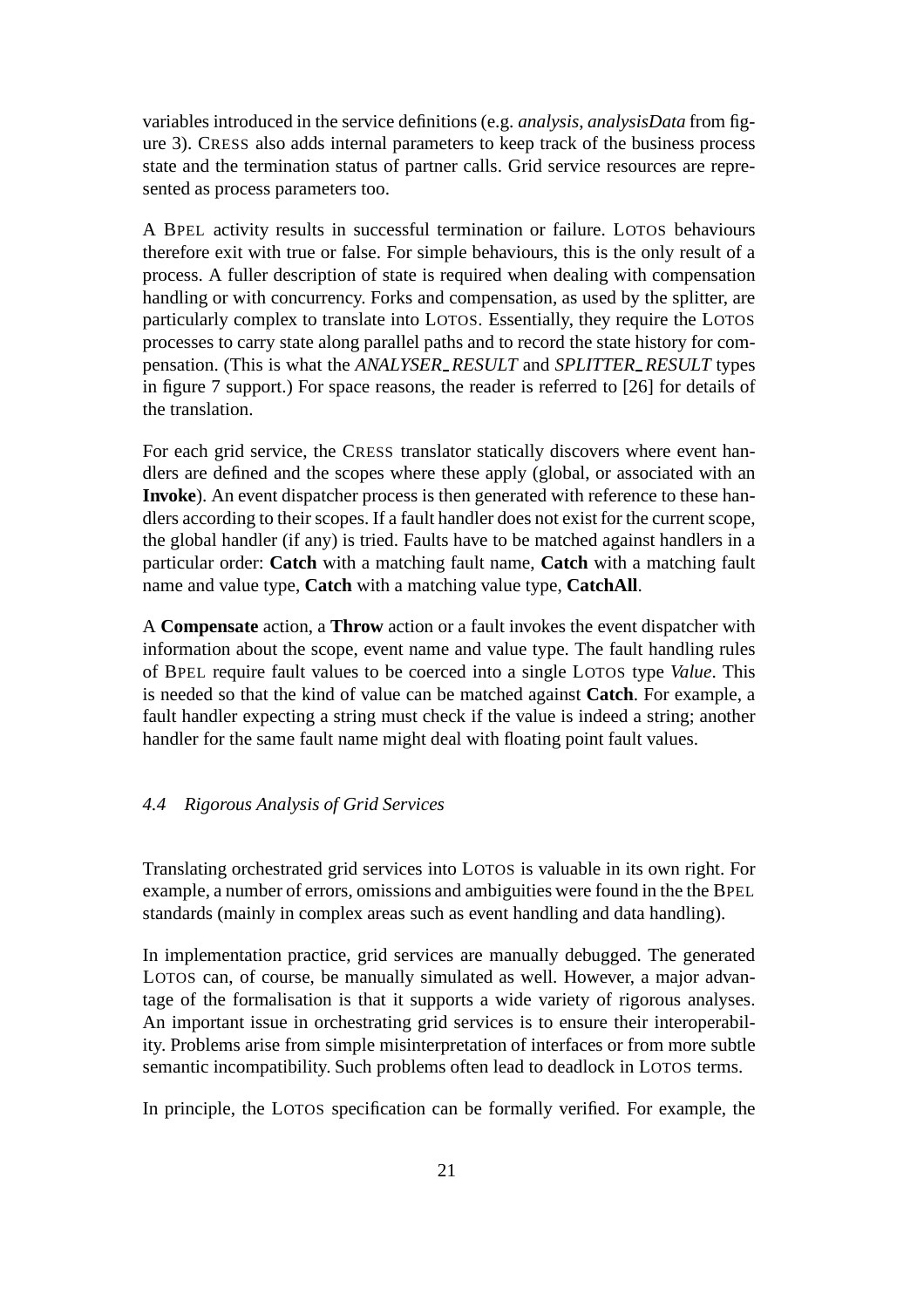splitter service must not fault (a safety property), and an invocation of it must eventually receive a response (a liveness property). Unfortunately the complex data types and infinite data values make model checking rather impracticable. For this reason, the authors favour the use of rigorous validation (i.e. testing) instead of verification (e.g. model checking).

MUSTARD (Multiple-Use Scenario Test and Refusal Description [27]) has been developed as a language-independent and tool-independent approach for expressing use case scenarios. These are automatically translated into the chosen language (LOTOS here) and automatically validated against the specification. This is useful for initial validation of a specification, and also for later regression testing following a change in the service description.

Validation checks only some aspects of a specification and so is far from complete. However, carefully chosen scenarios will exercise the most critical characteristics. In fact, the same criticism could be made of model checking. At best, it can verify only the properties it is given for a specification. The major difference is that validation is practicable: a specification is validated by MUSTARD in a matter of minutes, whereas verification is typically much lengthier or cannot be performed in practice. Another advantage of validation is that the same scenarios can be used to check both the specification and the implementation.

Scenario-based validation is also a useful way of checking for interference among supposedly independent services. This is the well-known feature interaction problem (e.g. [3]) that has been extensively studied in telephony. This has received little attention in other domains, though [30] discusses feature interactions in web services. Interactions may arise for technical reasons (e.g. conflicting services are activated by the same input) or for resource reasons (e.g. services have a shared resource or external partner). One way of interpreting service interaction is that a service behaves differently in the presence of some other service.

Grid services are formally validated by MUSTARD scenarios that check critical aspects of their behaviour. It then becomes possible to check services in isolation as well as in combination. This can effectively and efficiently detect service interactions, though failure to detect interactions does not mean the services are interaction-free.

MUSTARD supports scenarios with sequences, alternatives, non-determinism, concurrency and service dependencies. In addition, both acceptance tests and refusal tests may be formulated. There is insufficient space here to explain MUSTARD fully, so reference to [27] and a few examples must suffice.

A MUSTARD scenario names a test and a behaviour that must succeed. Scenarios for occupational data analysis provide data to be split on some criterion; a digital certificate (not shown here) is also defined. The data includes entries about individuals that state their job, address, age and gender (type *splitData* in figure 4). The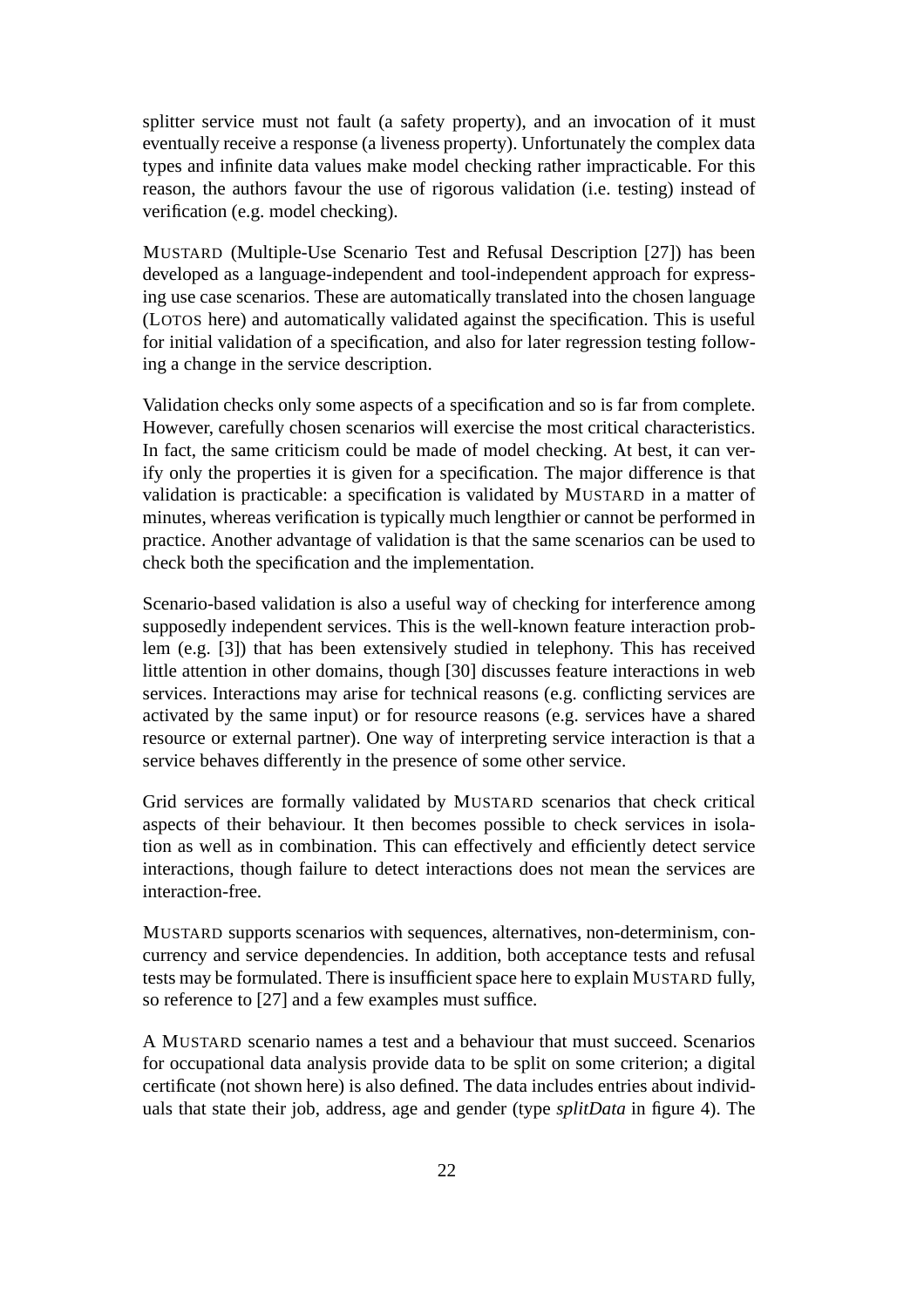splitter normally produces an analysis as a list of job-percentage pairs (type *hits* or *misses* in figure 4). For convenience the split data and the expected analysis have been defined separately, though these may also be used directly as parameters.

The example in figure 8 provides data on one plumber aged 23. (Strings in MUS-TARD are preceded by a single quote.) Analysing this data for plumbers under 20 should determine that 0% of plumbers satisfy this criterion.

MUSTARD can also check that faults are reported when expected. In the scenario of figure 9, the analysis criterion 'Age!30' is wrong and must yield a *splitterError* fault with reason 'malformed'.  $(\leq)$ ' in this example is an empty list.)

It is also desirable to check scenarios that require concurrent execution. Figure 10 shows two instances of the splitter being called concurrently for different datasets (not shown) and different criteria.

All the scenarios so far are acceptance tests: the specification must perform as described. It is also important to include refusal tests that check the specification does not have extra behaviour. A refusal sequence in MUSTARD starts with legitimate behaviour and ends with behaviour that must not happen. (Both the initial behaviour and the refused behaviour may be composite.) Figure 11 shows a simple example. Since a criterion may be arbitrarily negated, '∼∼∼Age>30' is in fact valid. The specification must therefore not throw a 'malformed' fault.

## **5 Translating Web Services to BPEL**

The translation of CRESS into BPEL/WSDL for grid services is outlined in [29]. BPEL and WSDL are specialised languages and the resulting implementations are complex, so they are unlikely to be of interest to the general reader. The description here is therefore high level. However, a selection of grid service examples (including the one in this paper) has been made available for download from *www.cs.stir. ac.uk/* <sup>∼</sup>*kjt/software/download/gs-examples.tar.gz*.

In fact, CRESS is designed so that the service designer does not *need* to know anything about the target languages (BPEL/WSDL here). An implementation can be generated without any knowledge of these. However, someone (perhaps an external party) must provide implementations of the partner services in Java. It is also worth emphasising that the *same* CRESS descriptions are translated into LOTOS and into BPEL/WSDL.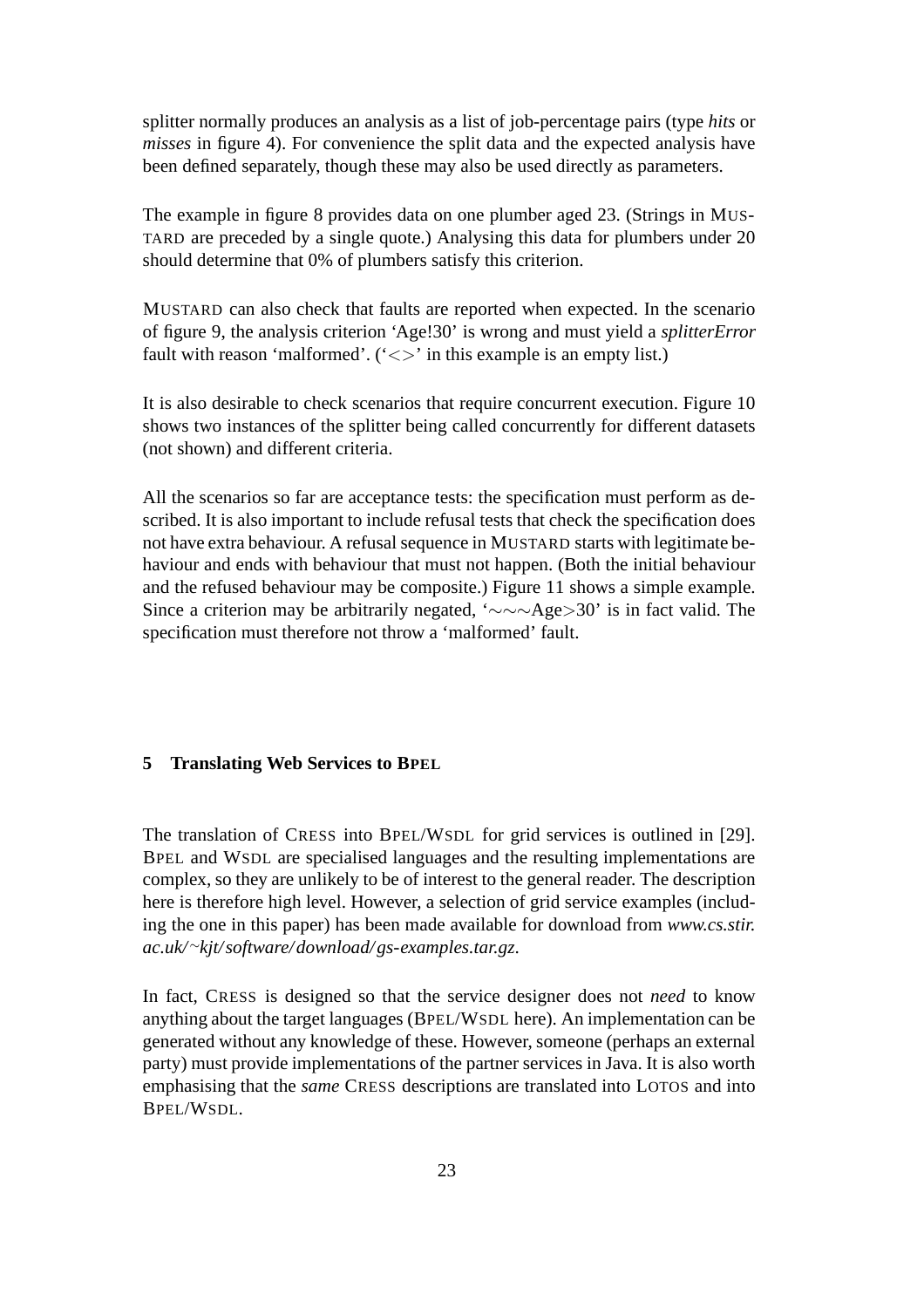| define (No_Plumbers_Data,                         | % individual data to check         |
|---------------------------------------------------|------------------------------------|
| list(                                             | % list of values                   |
| Entry('Plumber,' 1 Rose Lane Stirling, 23, True)) | % sample individual                |
| define (No Plumbers Analysis,                     | % analysis expected of individuals |
| list(                                             | % list of values                   |
| FieldCount('Plumber,0))                           | % 0 percent are plumbers           |
| test(No_Plumbers,                                 | % no plumbers scenario             |
| succeed(                                          | % test must succeed                |
| send(splitter.data.count,                         | % ask for job percentages          |
| SplitData(Certificate,'Age<20,No_Plumbers_Data)), | % get under 20s                    |
| read(splitter.data.count, No_Plumbers_Analysis))) | % expect this analysis             |

Fig. 8. Scenario for A Simple Dataset

| <b>test</b> (Invalid Query,                          | % invalid query scenario  |
|------------------------------------------------------|---------------------------|
| succeed(                                             | % test must succeed       |
| send(splitter.data.count,                            | % ask for job percentages |
| $SplitData(Certificate, 'Age!30,<>)$ ,               | % invalid criterion       |
| read(splitter.data.count,SplitterError,'Malformed))) | % expect this fault       |
|                                                      |                           |

## Fig. 9. Scenario yielding A Fault

| test(Concurrent,                                         | % concurrency scenario    |
|----------------------------------------------------------|---------------------------|
| succeed(                                                 | % test must succeed       |
| interleave(                                              | % interleaved sequences   |
| sequence(                                                | % sequence of behaviour   |
| send(splitter.data.count,                                | % ask for job percentages |
| SplitData(Certificate,'Age<20,Concurrent_Data1)),        | % get under 20s           |
| read(splitter.data.count,Concurrent_Analysis1)),         | % expect this analysis    |
| sequence(                                                | % sequence of behaviour   |
| send(splitter.data.count,                                | % ask for job percentages |
| SplitData(Certificate,'Gender=Female,Concurrent_Data2)), | % get females             |
| read(splitter.data.count,Concurrent_Analysis2)))))       | % expect this analysis    |
|                                                          |                           |

Fig. 10. Scenario with Concurrent Behaviour

| test(Valid_Query,                                            | % refusal scenario          |
|--------------------------------------------------------------|-----------------------------|
| refuse(                                                      | % behaviour to be refused   |
| send(splitter.data.count,                                    | % ask for job percentages   |
| SplitData(Certificate,' $\sim \sim \text{Age} > 30, \lt$ )), | % get not not not over 30s  |
| read(splitter.data.count,SplitterError,'Malformed)))         | % this fault must not occur |

Fig. 11. Scenario with Refused Behaviour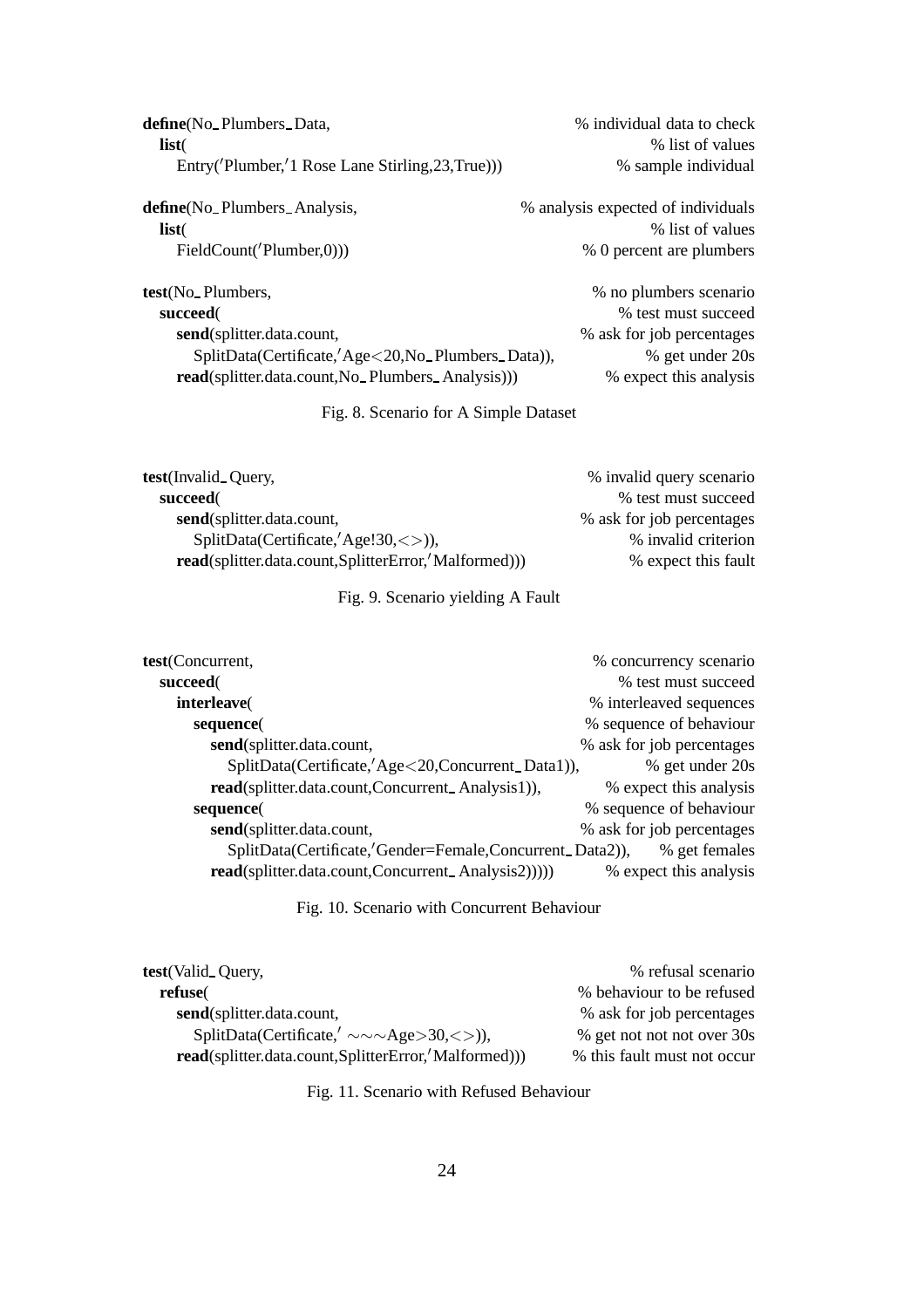

Fig. 12. Deployment of Occupational Data Analysis Services

### *5.1 Implementation Structure*

A simple command creates a service implementation automatically. The normal GT4 build procedure is rather restrictive and requires particular naming conventions to be followed. Instead, CRESS uses its own simpler and more flexible build procedure (though some utilities from GT4 are part of this).

The end result of the automated implementation is a set of service files. Grid services are deployed to the GT4 platform for grid computing (*www.globus.org*). BPEL processes are deployed to the ActiveBPEL platform for service orchestration (*www.activebpel.org*). As shown in figure 12, these are distinct platforms that run their own kinds of services. GT4 and ActiveBPEL communicate to allow BPEL processes to call grid services. In principle, it should be possible to run GT4 within the same Tomcat container as ActiveBPEL. However this is currently not possible due to incompatibilities in the underlying packages (notably the AXIS package for SOAP messaging). As GT4 evolves, this problem will disappear. In practice anyway, BPEL is likely to coordinate services running on a number of systems over a network.

In comparison to the work on OMII-BPEL [6], CRESS has similar goals for practical grid service orchestration – though there are some differences. OMII-BPEL is focused on pragmatic support for modelling, enactment and monitoring large-scale scientific workflows. CRESS is more concerned with high-level models that can be verified and validated as well as implemented. So far, CRESS has not been evaluated on large problems. However, this is not a limitation of CRESS. Rather, it reflects on the support of process execution. In fact, it should be possible to combine the use of CRESS (particularly its formal support of analysis) with the OMII-BPEL work (particularly its run-time support).

Since ActiveBPEL was designed for web services, it is not surprising that web services can be run in the same container as BPEL. In fact it is possible for the same BPEL process to orchestrate a mixture of web and grid services.

As will have been seen from figure 6, implementing grid services requires many files in different languages. Figure 13 gives one example of what is involved. The designer creates CRESS diagrams for the services, usually with CRESS's own diagram editor though others can be used. Each service diagram is translated into a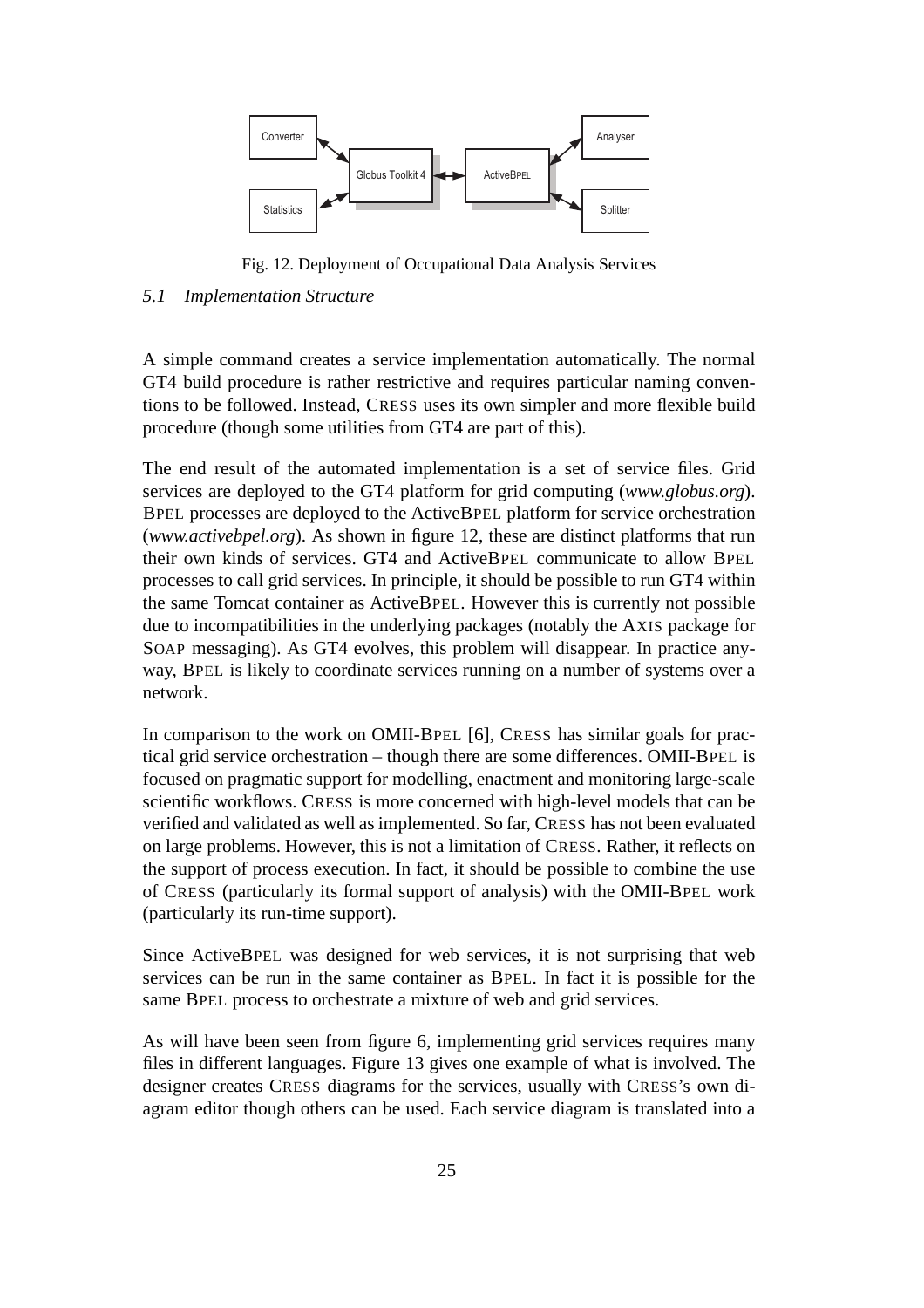

Fig. 13. Translation of The Analyser and Its Partner Services

BPEL description, the WSDL interface to this, and various ancillary files (WSDL catalogue, deployment descriptor, WSDL for shared definitions). All these files are bundled as a BPEL archive and deployed into ActiveBPEL.

The translation also generates code for the converter and statistics partners. CRESS creates a WSDL interface to each partner, a Java implementation, and a deployment descriptor. However, CRESS uses a Java implementation if one has already been written. All these files are bundled as a grid service archive and deployed into GT4.

#### *5.2 Data*

The translation of CRESS data types into BPEL/WSDL is intricate but reasonably straightforward. Simple CRESS types become XML simple types, while structured CRESS types become XML complex types. Accessing fields in a complex type requires XPATH queries.

Unfortunately, BPEL defines and uses variables differently depending on whether they appear in messages or just in expressions. CRESS handles this automatically, creating different definitions and code depending on how the variable is actually employed.

Assignments associated with CRESS arcs require careful treatment. Consider the arc between nodes 2 and 3 in figure 3. Since paths with different assignments may lead to the same node, such assignments have to be associated with the immediately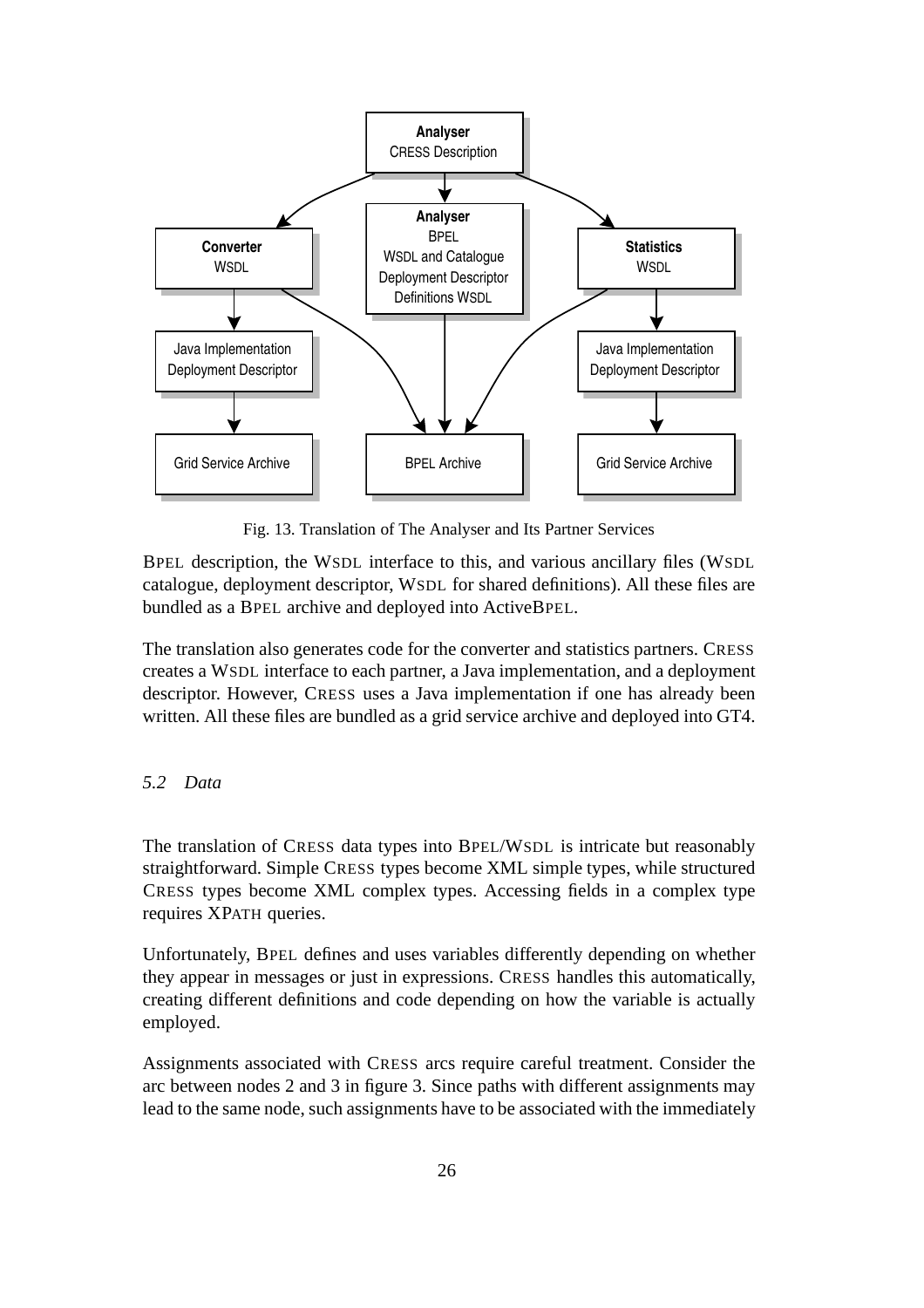prior node. If this occurs in the context of a choice, the assignments must be made dependent on the condition. Thus the assignments following node 2 in figure 3 depend on the value of *authorised*. A different situation arises with the assignments following node 3 in figure 4. These lie on parallel paths, and so have to be associated with the following nodes  $(4 \text{ and } 5)$ .

#### *5.3 Behaviour*

CRESS deals with the differing uses of SOAP by service orchestration and by grid services. BPEL processes often use an 'rpc/encoded' SOAP style (though other styles are possible). Grid services always use a 'document/literal' SOAP style. An unfortunate consequence of this is that operations with the same parameter type cannot be distinguished. CRESS detects this as an error, and requires the designer to adopt a 'wrapped' SOAP style to distinguish them.

GT4 currently imposes a limitation on the orchestration of grid services. The most desirable form of security is the so-called WS-SecureConversation that allows *credential delegation* in grid terminology. Unfortunately the current implementation of GT4 requires all services to use the same container for delegation to work. As long as GT4 and ActiveBPEL cannot coexist in the same container, this is not feasible – but this problem will disappear in time.

The authors have also made use of Oracle BPEL Process Manager (*www.oracle. com/technology/products/ias/bpel*). Unlike ActiveBPEL, this does not have the possibility of coexistence in the same container as GT4 and is therefore even more remote from an integrated security solution.

An orchestrated process currently behaves like a web service. The authors are working to overcome limitations of ActiveBPEL that mean resources have to be treated outside the orchestration. Ideally grid service resources should be accessible to the orchestrating process, and this should be allowed to have resources as well.

ActiveBPEL version 2.0 and Globus Toolkit 4.0.0 were originally used by the authors for grid service orchestration. This version of ActiveBPEL conforms to the BPEL4WS standard, and therefore does not support the version of WS-Addressing (Web Services Addressing [32]) that is compatibile with WSRF (Web Services Resource Framework [11]). The absence of this support requires a work-around to orchestrate grid services. Instead of assigning an endpoint reference to a partner link, this information must be sent as a service invocation parameter. An additional problem was that GT4 support of endpoint addressing was incompatible with the version of WS-Addressing that it claimed to handle. As a result, endpoint references failed to deserialise. It was necessary to change the WS-Addressing schema used by GT4 for this to work properly.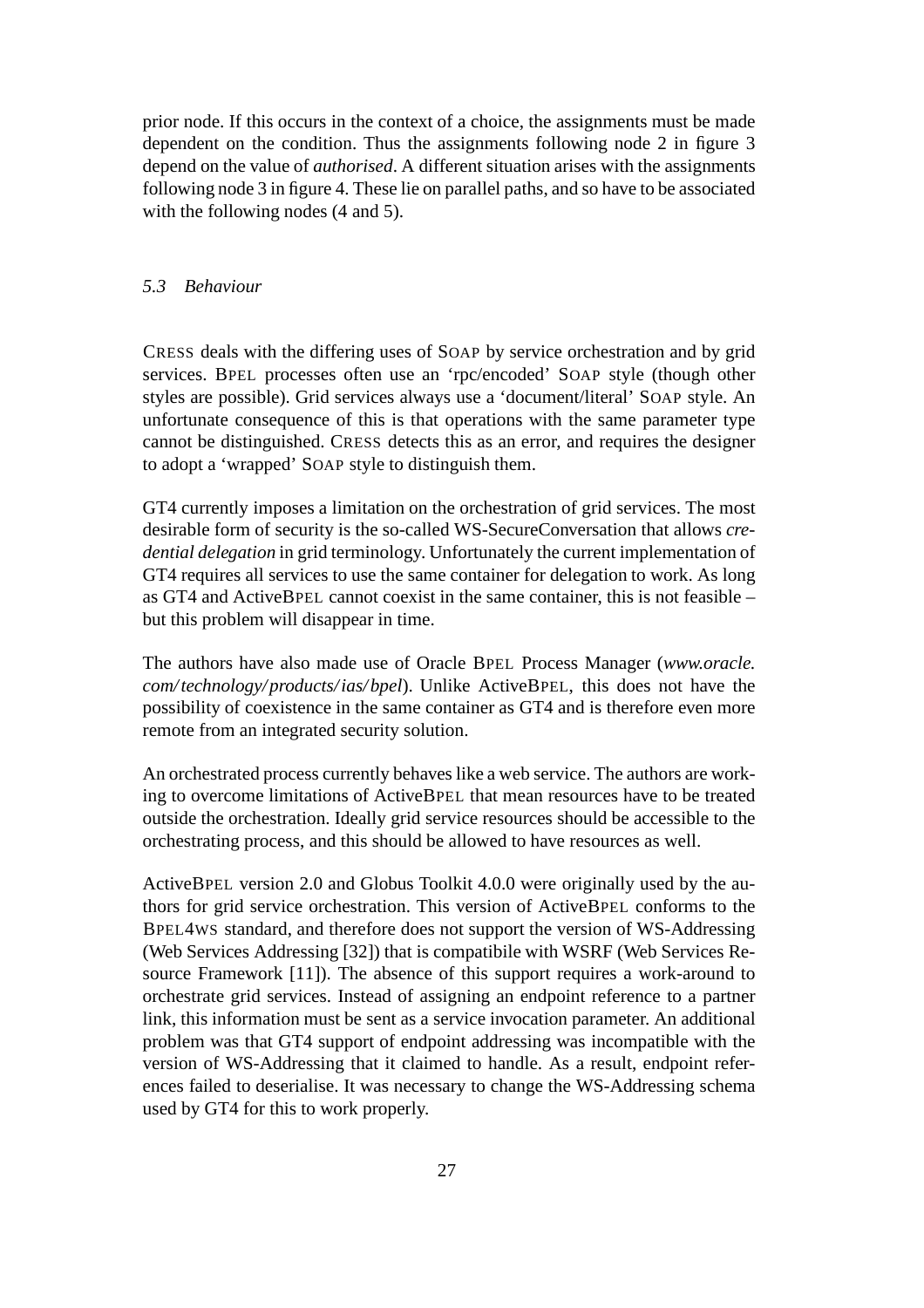With the recent introduction of ActiveBPEL version 3.0 and Globus Toolkit 4.0.4, these problems have been eased. ActiveBPEL now supports WS-BPEL [2], which uses an appropriate version of WS-Addressing. This has allowed CRESS to support endpoint references properly. These can now be assigned to partner services so that service resources can be used. However, this is not quite enough for orchestrating grid services with resources. When invoking a grid service using the assigned partner link endpoint reference, ActiveBPEL uses additional attributes (e.g. the service actor). This results in GT4 not being able to identify the service resource even though the required information is present. Even though the information complies with the standards, GT4 is unable to extract the correct WS-Addressing information. This has required the authors to modify the message handler chain used by GT4 so that resource information can be properly handled.

With the resolution of security and resource issues, orchestrated grid services will become true grid services in their own right. However, even the present limitations do not detract from the value of grid service orchestration.

#### **6 Conclusions**

It has been seen how CRESS has been adapted to support orchestration of grid services. This offers the advantage that new composite services can be constructed from existing ones. As a realistic example, occupational data analysis by social scientists has been used to explain how orchestrating grid services is achieved.

The CRESS description of composite grid services is automatically translated into LOTOS for rigorous validation with MUSTARD (and also, in principle, through verification). This allows a range of errors to be eliminated before committing to implementation. The authors did in fact discover some subtle problems by this means:

- Job percentages are rounded to whole numbers. The validation scenarios expected that this would be done by rounding to the nearest whole number, whereas the specification rounds by truncation. Although this was an error in the scenarios rather than the specification, it drew attention to something that needed attention in the implementation.
- A concurrency issue was discovered. Two instances of the analyser are created by the splitter (nodes 4 and 5 in figure 4). If one of these faults, the associated compensation deletes the corresponding data store (node 11 in figure 4). Depending on the exact sequence, it is possible for the data store to be deleted by one parallel branch while the other is still executing. This was corrected by changing the specification of the converter.
- An even more complex situation arises because deletion of a data store is not confirmed (nodes 9 and 11 in figure 4). As a result, deletion may be arbitrarily delayed. A new instance of the splitter may therefore encounter a 'half deleted'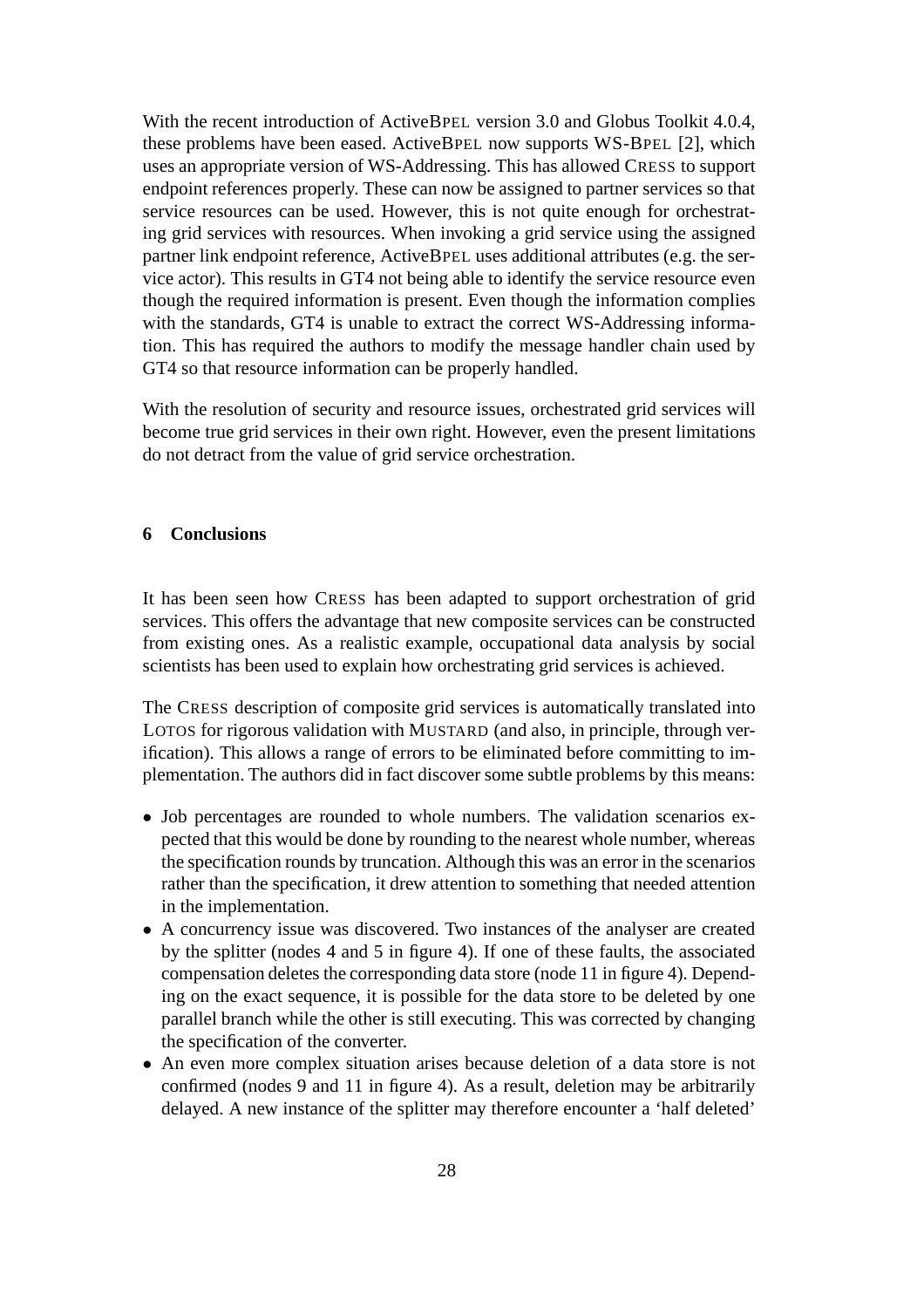data store. The original version of the converter specification did not handle this properly.

As a result of the rigorous validation, the authors have reasonable confidence that the CRESS descriptions are correct. The final CRESS orchestration was automatically implemented and run using ActiveBPEL and GT4. The implementation was checked using JUnit tests based on the MUSTARD scenarios for validating the specification. There is thus a double re-use: the same CRESS descriptions are used for specification and implementation, and the same MUSTARD scenarios are also used for both.

The whole development process is highly automated. Only the external partner services have to be translated manually. The CRESS toolset is very portable, being written in Perl. It has been run on four different operating systems. The toolset also supports four target languages and five application domains. For grid services, it has hopefully been demonstrated that CRESS is a useful approach for orchestration.

#### **Acknowledgements**

The authors thank their co-workers on GEODE for their insights, particularly Paul Lambert (University of Stirling), Vernon Gayle (University of Stirling) and Richard Sinnott (University of Glasgow). Larry Tan's work was supported by the UK Economic and Social Research Council under grant RES-149-25-1015.

#### **References**

- [1] T. Andrews, F. Curbera, H. Dholakia, Y. Goland, J. Klein, F. Leymann, K. Liu, D. Roller, D. Smith, S. Thatte, I. Trickovic, and S. Weerawarana, editors. *Business Process Execution Language for Web Services*. Version 1.1. BEA, IBM, Microsoft, SAP, Siebel, May 2003.
- [2] A. Arkin, S. Askary, B. Bloch, F. Curbera, Y. Goland, N. Kartha, C. K. Lie, S. Thatte, P. Yendluri, and A. Yiu, editors. *Web Services Business Process Execution Language*. Version 2.0. Organization for The Advancement of Structured Information Standards, Billerica, Massachusetts, USA, Apr. 2007.
- [3] E. J. Cameron, N. D. Griffeth, Y.-J. Lin, M. E. Nilson, W. K. Schnure, and H. Velthuijsen. A feature-interaction benchmark for IN and beyond. *IEEE Communications Magazine*, 31(8):18–23, Aug. 1993.
- [4] K.-M. Chao, M. Younas, N. Griffiths, I. Awan, R. Anane, and C.-F. Tsai. Analysis of grid service composition with BPEL4WS. In Y. Shibata and J. Ma, editors, *Proc. 18th. Advanced Information Networking and Applications*, volume 1, pages 284–289. Institution of Electrical and Electronic Engineers Press, New York, USA, 2004.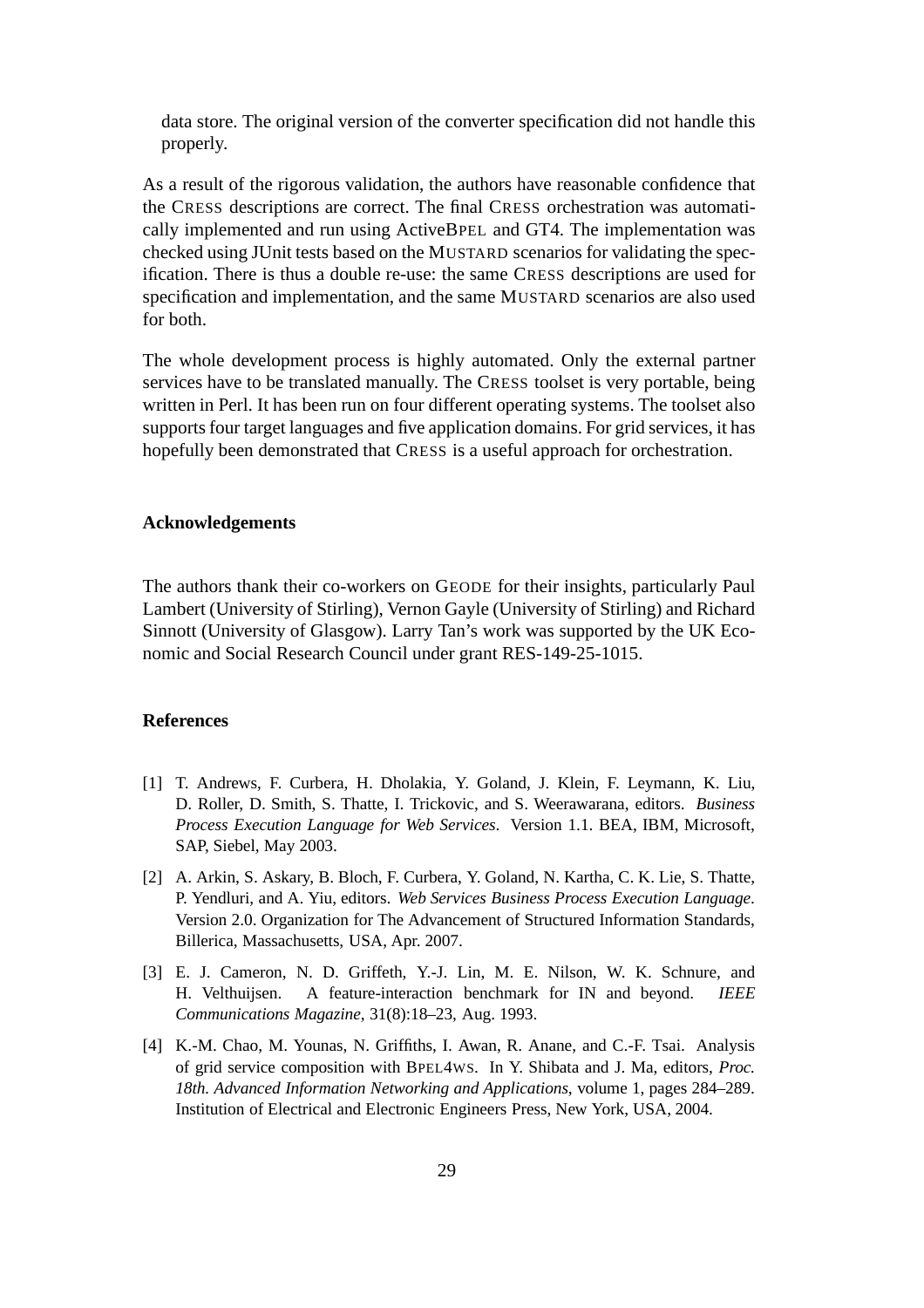- [5] A. Chirichiello and G. Salaün. Encoding abstract descriptions into executable web services: Towards A formal development. In *Proc. Web Intelligence 2005*. Institution of Electrical and Electronic Engineers Press, New York, USA, Dec. 2005.
- [6] W. Emmerich, B. Butchart, L. Chen, B. Wassermann, and S. L. Price. Grid service orchestration using the business process execution language (BPEL). *Grid Computing*, 3(3-4):283–304, Sept. 2005.
- [7] A. Ferrara. Web services: A process algebra approach. In *Proc. 2nd. International Conference on Service-Oriented Computing*, pages 242–251. ACM Press, New York, USA, Nov. 2004.
- [8] H. Foster. *A Rigorous Approach to Engineering Web Service Compositions*. PhD thesis, Imperial College, London, Jan. 2006.
- [9] H. Foster, S. Uchitel, J. Kramer, and J. Magee. Compatibility verification for web service choreography. In M. Aiello, editor, *Proc. 2nd. International Conference on Service-Oriented Computing*, New York, USA, Nov. 2004. ACM Press.
- [10] I. Foster, C. Kesselman, J. M. Nick, and S. Tuecke. Grid services for distributed system integration. *Supercomputer Applications*, 35(6), 2002.
- [11] S. Graham, A. Marmakar, J. Mischinsky, I. Robinson, and I. Sedukhin, editors. *Web Services Resource*. Version 1.2. Organization for The Advancement of Structured Information Standards, Billerica, Massachusetts, USA, Apr. 2006.
- [12] S. Haddad, T. Melliti, P. Moreaux, and S. Rampacek. A dense time semantics for web services specification languages. In *First International Conference on Information and Communication Technologies*. Institution of Electrical and Electronic Engineers Press, New York, USA, Apr. 2004.
- [13] ISO/IEC. *Information Processing Systems Open Systems Interconnection LOTOS – A Formal Description Technique based on the Temporal Ordering of Observational Behaviour*. ISO/IEC 8807. International Organization for Standardization, Geneva, Switzerland, 1989.
- [14] ITU. *SDL combined with ASN.1*. ITU-T Z.105. International Telecommunications Union, Geneva, Switzerland, 1995.
- [15] ITU. *Specification and Description Language*. ITU-T Z.100. International Telecommunications Union, Geneva, Switzerland, Aug. 2002.
- [16] P. S. Lambert. Handling occupational information. *Building Research Capacity*, 4:9– 12, 2002.
- [17] S. Majithia, D. W. Walker, and W. A. Gray. Automated composition of semantic grid services. In *Proc. 3rd. UK e-Science All Hands Meeting*. University of Nottingham, UK, Aug. 2004.
- [18] T. Oinn, M. Addis, J. Ferris, D. Marvin, M. Senger, M. Greenwood, T. Carver, K. Glover, M. R. Pocock, A. Wipat, and P. Li. Taverna: A tool for the composition and enactment of bioinformatics workflows. *Bioinformatics*, 20(17):3045–3054, 2004.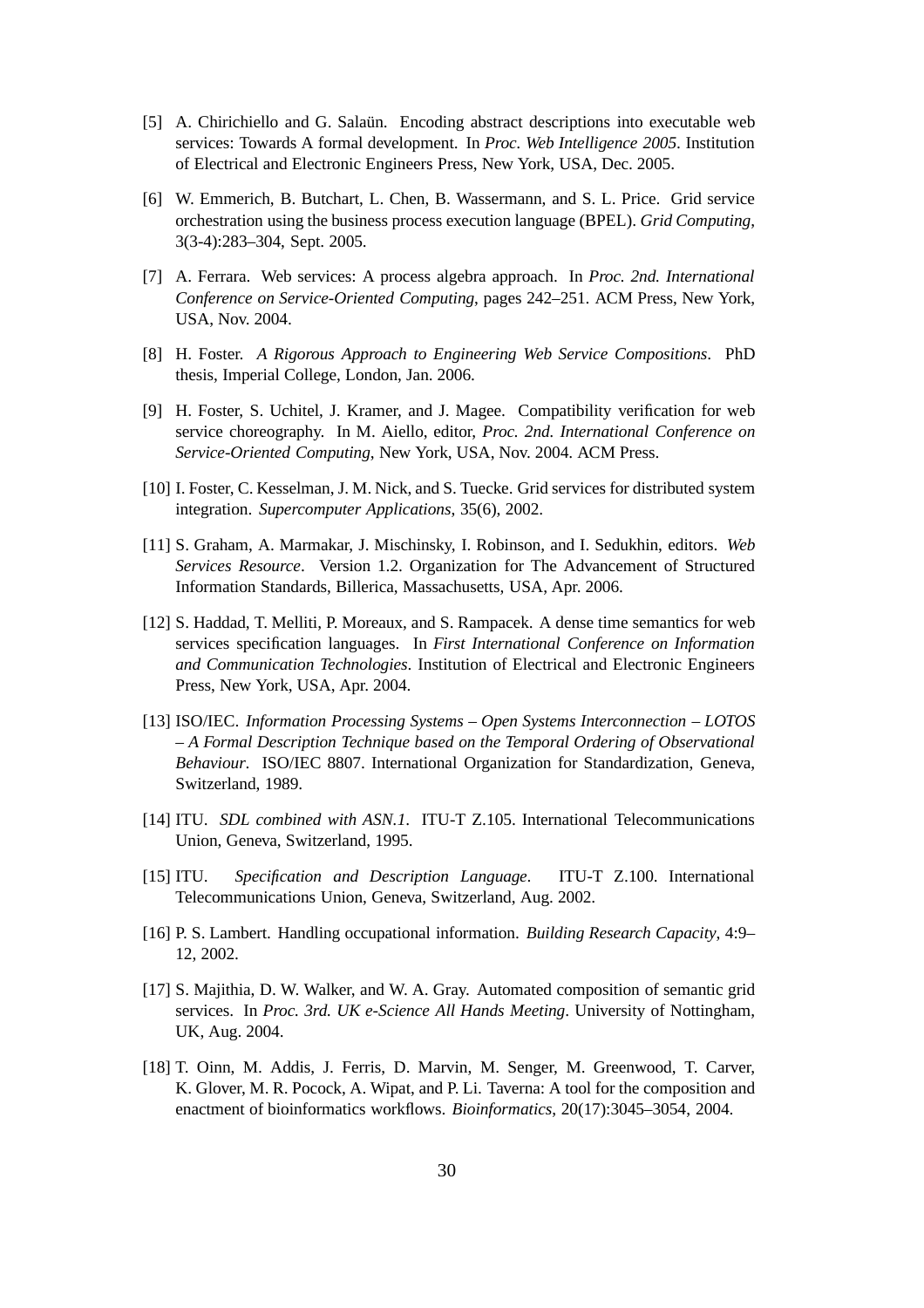- [19] C. Pautasso. JOpera: An agile environment for web service composition with visual unit testing and refactoring. In *Proc. IEEE Symposium on Visual Languages and Human Centric Computing*. Institution of Electrical and Electronic Engineers Press, New York, USA, Nov. 2005.
- [20] G. Salaün, L. Bordeaux, and M. Schaerf. Describing and reasoning on web services using process algebra. In *Proc. International Conference on Web Services*, pages 43– 51. Institution of Electrical and Electronic Engineers Press, New York, USA, June 2004.
- [21] A. Slomiski. On using BPEL extensibility to implement OGSI and WSRF grid workflows. In *Proc. Global Grid Forum 10*, Berlin, Germany, Mar. 2005. Humboldt University.
- [22] B. Sotomayor and L. Childers. *Globus Toolkit 4: Programming Java Services*. Morgan Kaufmann, San Francisco, USA, Mar. 2006.
- [23] K. J. Turner. Formalising the CHISEL feature notation. In M. H. Calder and E. H. Magill, editors, *Proc. 6th. Feature Interactions in Telecommunications and Software Systems*, pages 241–256. IOS Press, Amsterdam, Netherlands, May 2000.
- [24] K. J. Turner. Modelling SIP services using CRESS. In D. A. Peled and M. Y. Vardi, editors, *Proc. Formal Techniques for Networked and Distributed Systems (FORTE XV)*, number 2529 in Lecture Notes in Computer Science, pages 162–177. Springer, Berlin, Germany, Nov. 2002.
- [25] K. J. Turner. Analysing interactive voice services. *Computer Networks*, 45(5):665– 685, Aug. 2004.
- [26] K. J. Turner. Formalising web services. In F. Wang, editor, *Proc. Formal Techniques for Networked and Distributed Systems (FORTE XVIII)*, number 3731 in Lecture Notes in Computer Science, pages 473–488. Springer, Berlin, Germany, Oct. 2005.
- [27] K. J. Turner. Validating feature-based specifications. *Software Practice and Experience*, 36(10):999–1027, Aug. 2006.
- [28] K. J. Turner. Representing and analysing composed web services using CRESS. *Network and Computer Applications*, 30(2):541–562, Apr. 2007.
- [29] K. J. Turner and K. L. L. Tan. Graphical composition of grid services. In D. Buchs and N. Guelfi, editors, *Rapid Introduction of Software Engineering Techniques*, pages 1–16, Switzerland, Sept. 2006. University of Geneva.
- [30] M. Weiss and B. Esfandari. On feature interactions in web services. In *Proc. IEEE International Conference on Web Services*, pages 88–95, San Diego, California, July 2004.
- [31] World Wide Web Consortium. *Web Services Description Language (WSDL)*. Version 1.1. World Wide Web Consortium, Geneva, Switzerland, Mar. 2001.
- [32] World Wide Web Consortium. *Web Services Addressing (WS-Addressing)*. World Wide Web Consortium, Geneva, Switzerland, Aug. 2004.